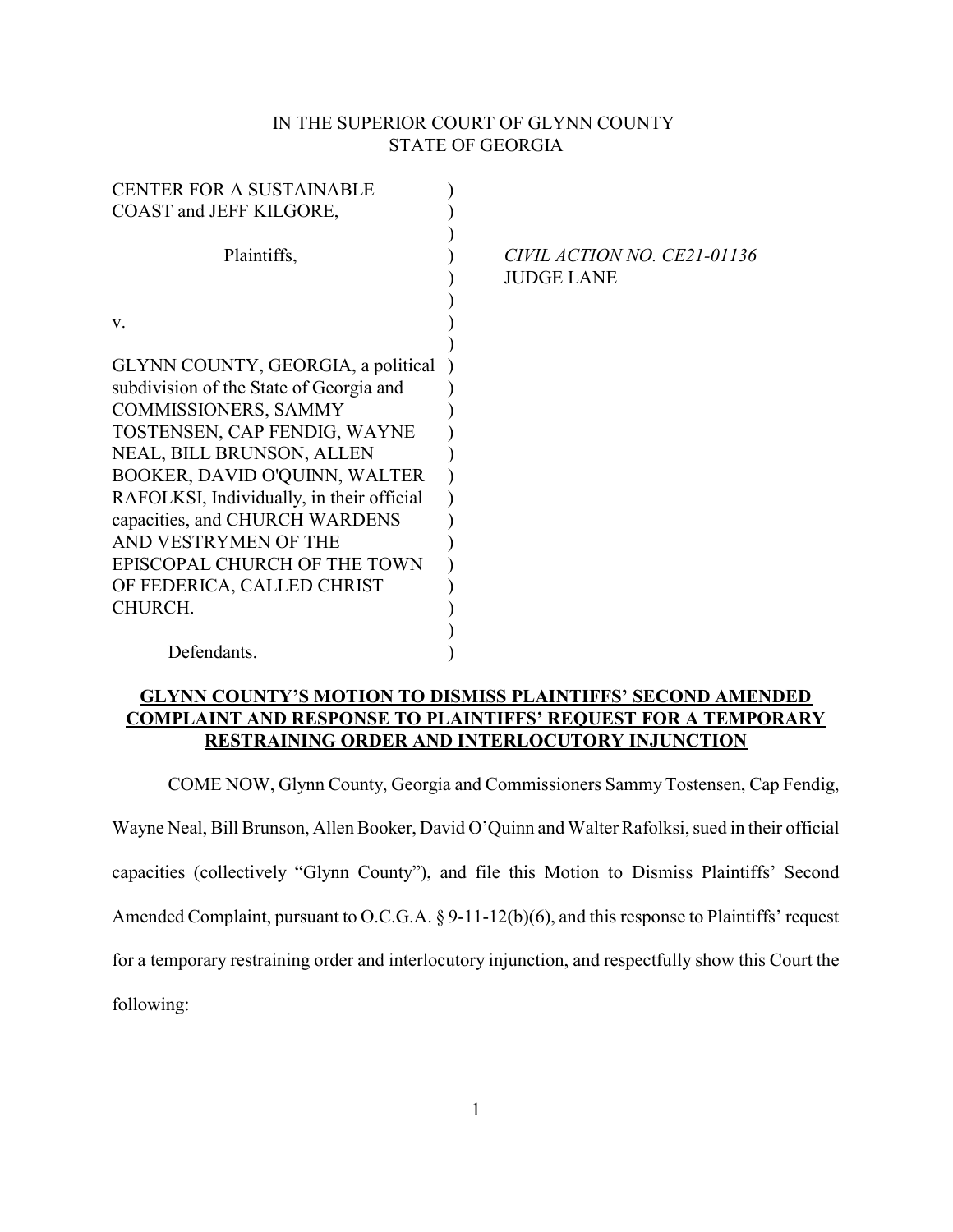### **Introduction**

On November 5, 2021, Plaintiffs filed their Second Amended Complaint for Declaratory Judgment, Injunctive Relief, and Writ of Mandamus ("Second Amended Complaint") against Glynn County and Christ Church. Plaintiff Center for a Sustainable Coast ("CSC") is an organization that claims it is dedicated to "ensuring the responsible use, protection, conservation of coastal Georgia's natural, scenic, historic, and economic resources." Second Amended Complaint, ¶ 1. Jeff Kilgore ("Kilgore") is the second named plaintiff and claims to be a member of CSC and pleads that he "has an interest in ensuring that the mission of the Plaintiff CSC is carried out." Id. The only other allegation in the Second Amended Complaint that relates to standing to bring this action is the claim that Kilgore is a resident and taxpayer of Glynn County "objects to the use of his tax payments to support a religious institution  $\ldots$ " *Id.* at  $\P$  2. Plaintiffs' claims of standing related to Kilgore's alleged enjoyment of the natural beauty and historic values of the road-improvement project area and the surrounding lands for walking around and reflective contemplation are no longer part of Plaintiffs' pleading. See id.

Plaintiffs have now filed three separate complaints in this short-lived lawsuit. The third complaint – which was filed after this Court denied Plaintiffs' request for an injunction – asserts a new allegation that Glynn County's road-improvement project violates the U.S. Constitution's Establishment Clause, as well as Georgia's Establishment Clause found in Art. 1, § 2, ¶ VII of the Georgia Constitution. According to Count 1of Plaintiffs' Second Amended Complaint, the property exchange between Christ Church and Glynn County, $<sup>1</sup>$  as well as the road-improvement project</sup>

 $1$ Of course, Georgia law clearly allows county governments to exchange property and use private funds for roadway projects. See O.C.G.A. §§ 32-3-1, 33-3-3, and 32-4-41.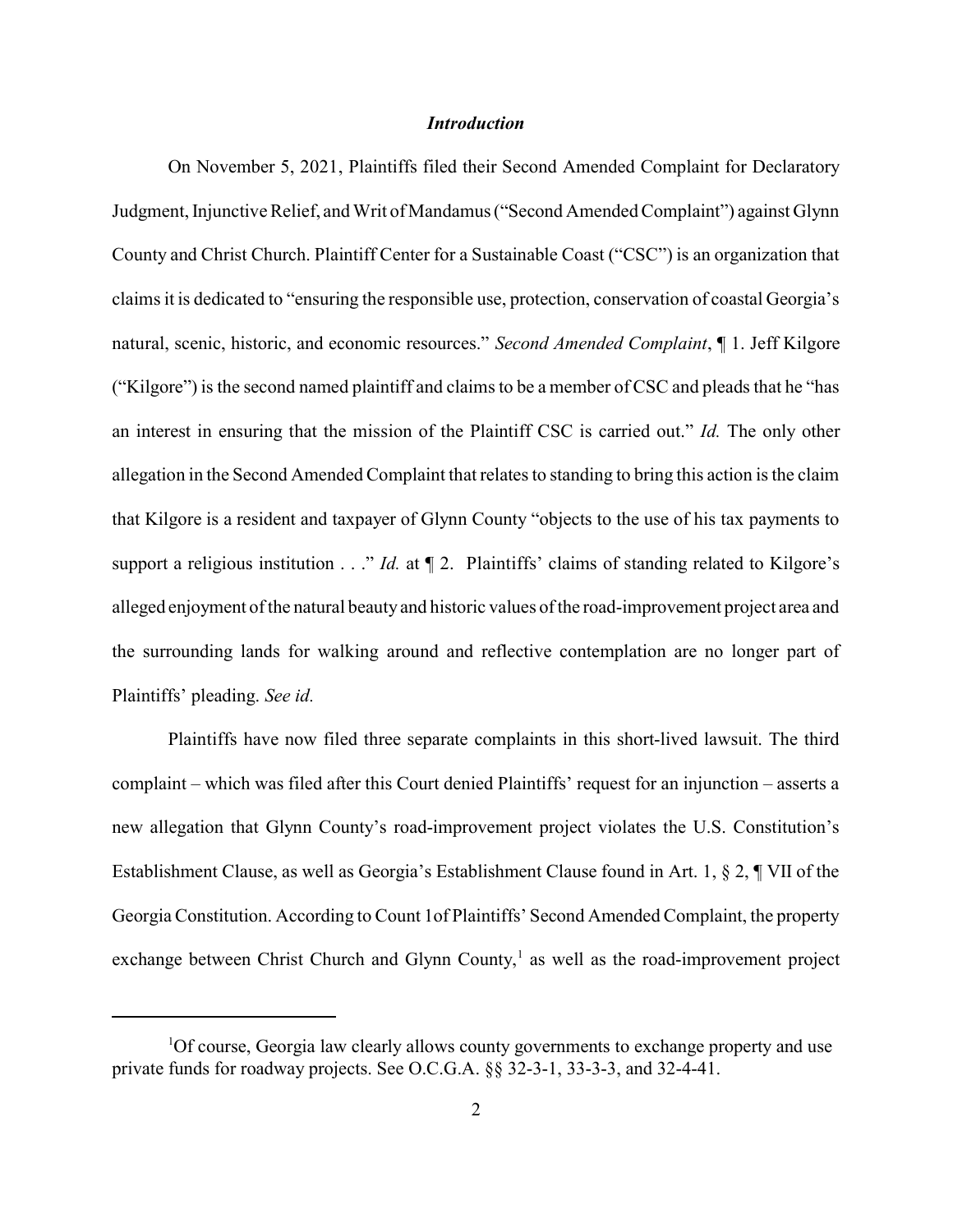constitutes impermissible financial aid to a religious institution. Second Amended Complaint, ¶¶ 7-38.

In Count 2, Plaintiffs re-allege their previously rejected argument that Glynn County's property exchange with Christ Church violated O.C.G.A. § 36-9-3(a). See Second Amended Complaint, ¶¶ 39-66; Amended Complaint, ¶¶ 48-52.

Finally, Plaintiffs again claim that – pursuant to the Glynn County Tree Ordinance – Glynn County has a non-discretionary obligation to nominate and appoint members to serve on the Tree Board. Count 3 seeks a writ of mandamus requiring "Defendant County Commissioners to nominate and appoint seven members to the Glynn County Tree Board." Second Amended Complaint, at 14.

Plaintiffs' suit seeks declaratory relief (Count 1 and Count 2) and a writ of mandamus (Count 3). While not asserted as a separate cause of action, Plaintiffs plead entitlement to "injunctive relief to prevent further work on the Frederica Road Realignment Project during the pendency of this case" and to an "award [of] attorney's fees and litigation expenses to Plaintiffs under 42 U.S.C. § 1988." Second Amended Complaint, at 14.

As Plaintiffs previously alleged, on July 16, 2020, Glynn County and Christ Church entered into a Memorandum of Understanding and Real Property Exchange ("MOU") for the exchange of property allowing for the road-improvement project. See Amended Complaint,  $\P\P$ 9-10; Complaint, Ex. B, attached thereto. A certified copy of the July 16, 2020 minutes of the meeting of the Board of Commissioners ("BOC") is attached as Ex. A. These minutes show that Glynn County approved the MOU ("Agreement") "pertaining to realignment of a portion of Frederica Road." According to the Agreement, which was executed in 2020, the purpose of the property exchange was "to accomplish the proposed realignment of Frederica Road" for safety and historical preservation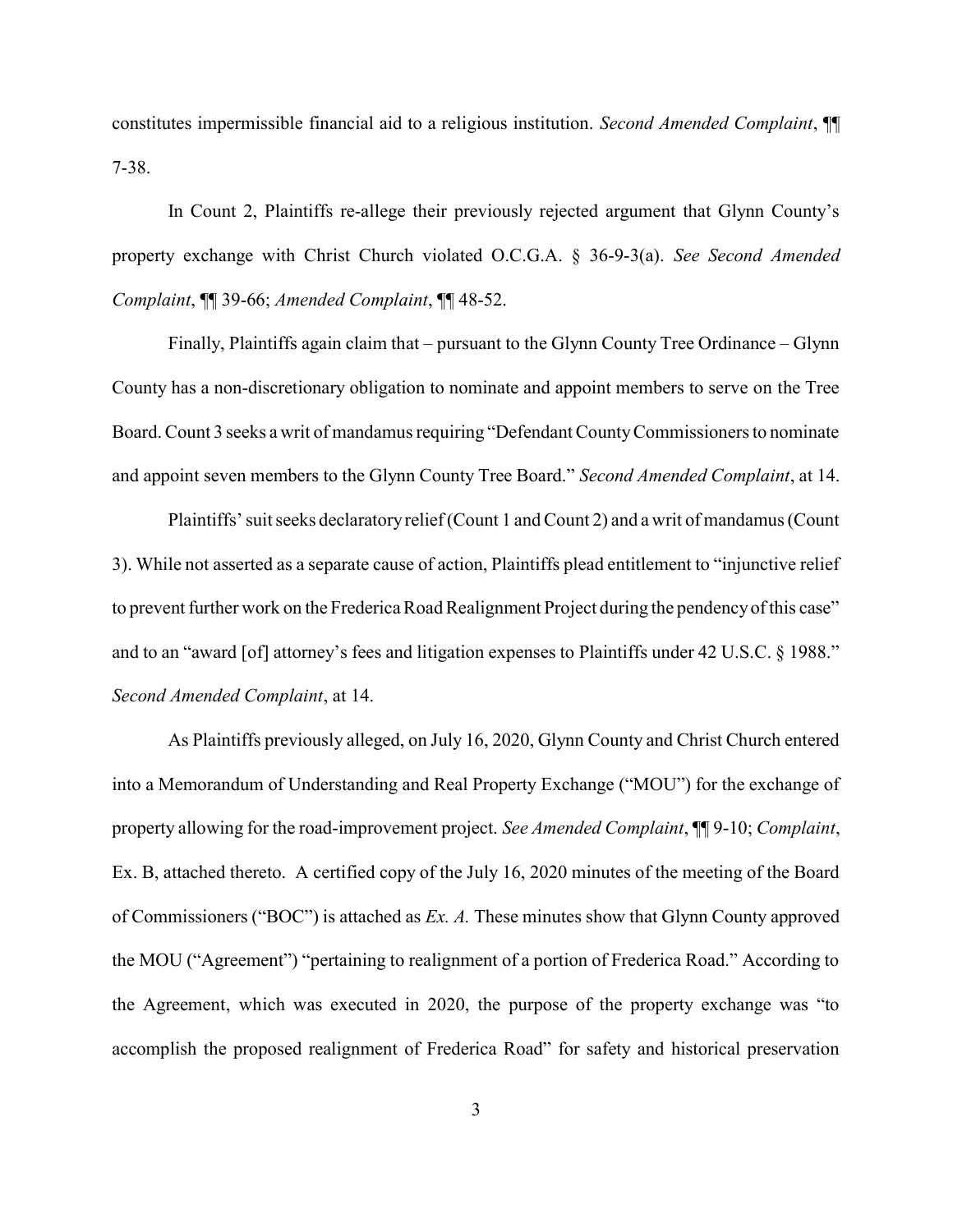reasons. Ex. B. Thus, Glynn County approved the road-improvement project on July 16, 2020 when it authorized the property exchange under the terms of the Agreement. Thereafter, Glynn County approved an award for the realignment of the road to the lowest bidder at its June 3, 2021 meeting. A certified copy of the June 3, 2021 minutes of BOC's meeting reflecting this decision is attached as Ex. C. Plaintiffs now plead that "Christ Church and Glynn County exchanged parcels" in furtherance of the project on July 6, 2021. Second Amended Complaint, ¶ 16. Thus, the facts and Plaintiffs' allegations make clear that Plaintiffs are complaining about agreements and acts that have occurred long ago.

Notably, Plaintiffs do not plead any entitlement to a temporary restraining order ("TRO") or even request one in their Second Amended Complaint. In fact, Plaintiffs' newest pleading is absolutely silent as to the elements required to be satisfied in order to obtain a TRO or injunctive relief.

In essence, Plaintiffs are seeking to undo Glynn County's 2020 decision to engage in a property exchange with Christ Church and Glynn County's 2020 discretionary decision to approve the road project. This Court has already rejected Plaintiffs' request for injunctive relief as to their challenge to the property exchange and their claims related to the Tree Ordinance. The only new claim asserted in the Second Amended Complaint relates to Plaintiffs' theory that there has been a violation of the Establishment Clause under both the federal and state constitutions. Even if this Court were to consider the merits of this new claim – which it should not given the jurisdictional and immunity defenses discussed below – this recently added cause of action should be rejected by this Court, as Plaintiffs cannot, as a matter of law, prevail on any such claim.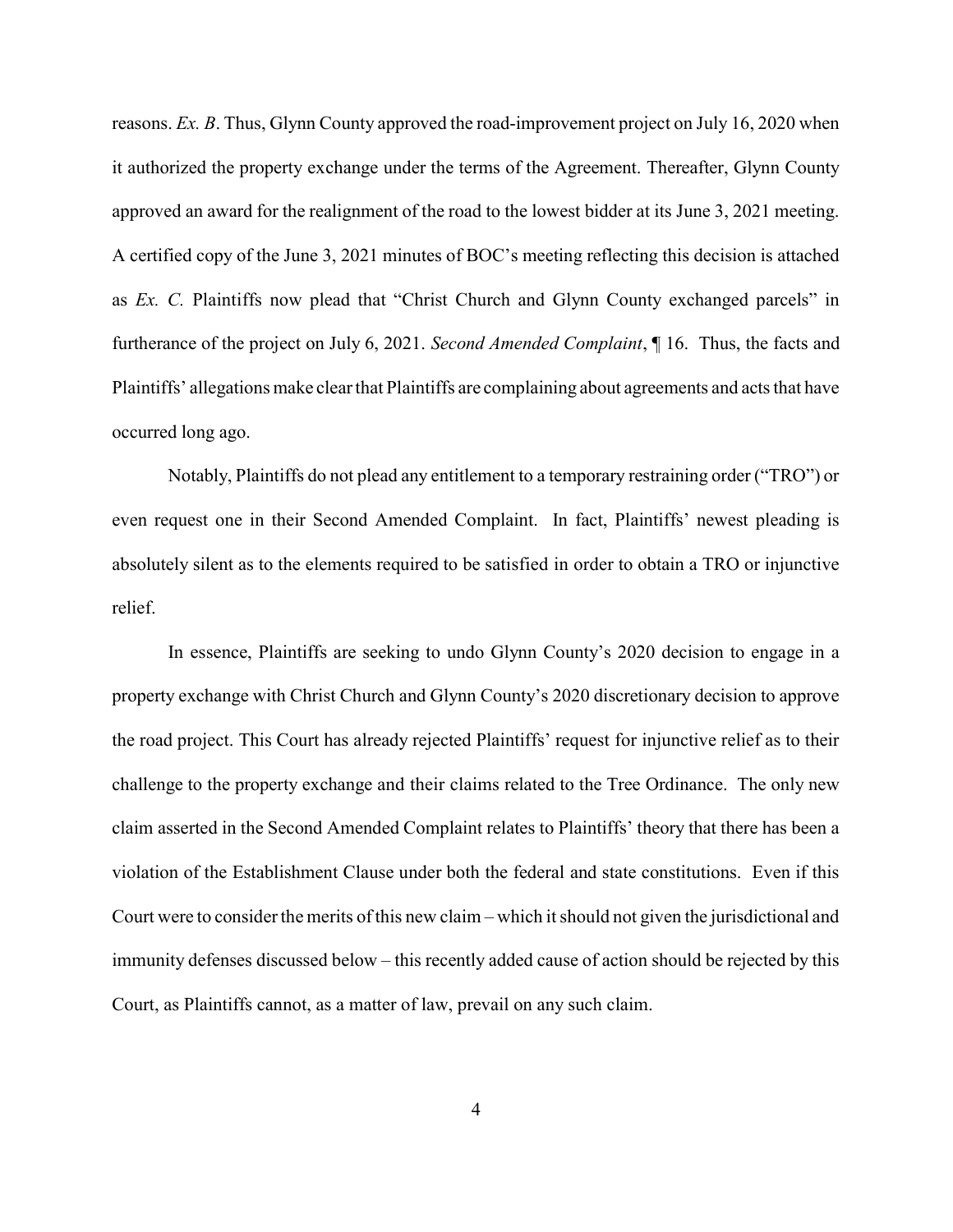#### Standard of Review

Under O.C.G.A.  $\S$  9-11-12(b)(6), a complaint is due to be dismissed if it "[f]ail[s] to state a claim upon which relief can be granted." O.C.G.A. § 9-11-12(b)(6). Courts grant a motion to dismiss under O.C.G.A. § 9-11-12(b)(6) when the claimant fails to show it is entitled to some form of legal relief under the allegations in the complaint; and the movant establishes that the plaintiff will not be able to introduce evidence within the framework of the complaint sufficient to state a cause of action on which relief can be granted. See Norman v. Xytex Corp., 310 Ga. 127, 130-31 (2020); Collins v. Athens Orthopedic Clinic, P.A., 307 Ga. 555, 560 (2019); cf. Rossville Fed. Sav. & Loan Ass'n v. Ins. Co. of N. Am., 121 Ga. App. 435, 438-39 (1970) (A complaint may be dismissed on motion if clearly without any merit; and this want of merit may consist in an absence of law to support a claim of the sort made, or of facts sufficient to make a good claim, or in the disclosure of some fact which will necessarily defeat the claim.).

### Argument and Citation of Authority

# I. Plaintiffs lack standing to bring this action and, thus, this Court is without jurisdiction to hear this matter.

This issue was extensively briefed and argued to this Court by Defendants and those arguments are adopted as if set forth fully herein. However, there are also additional reasons that Plaintiffs lack standing as to their newly asserted Establishment Clause claims. As this Court knows, the determination of standing is a threshold issue that must be addressed first, prior to consideration of the merits of the claims asserted. See New Cingular Wireless PCS, LLC v. Ga. Dep't of Rev., 303 Ga. 468, 470 (2018) (explaining that standing must be addressed prior to considering the merits of a case); Sherman v. City of Atlanta, 293 Ga. 169, 172 (2013) ("[S]tanding is in essence the question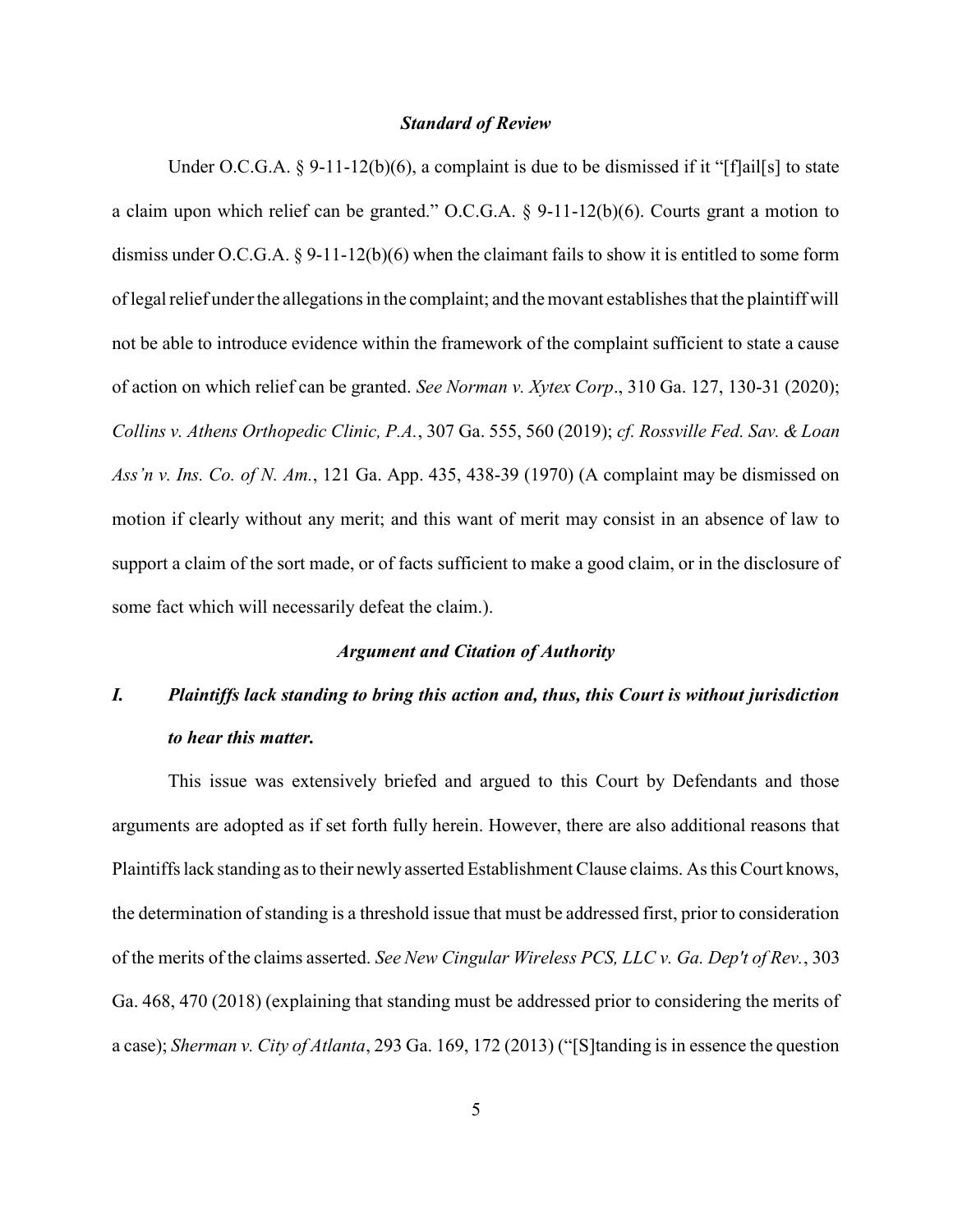of whether the litigant is entitled to have the court decide the merits of the dispute or of particular issues, and litigants must establish their standing to raise issues before they are entitled to have a court adjudicate those issues."). In addition, "[a] plaintiff must demonstrate standing separately for each form of relief sought." Center for a Sustainable Coast, Inc. v. Turner, 324 Ga. App. 762, 765 (2013)(citations and punctuation omitted). This is because "the question of standing is a jurisdictional issue." New Cingular Wireless PCS, LLC v. Ga. Dept. of Revenue, 303 Ga. 468, 470 (2018) (citation omitted).

Plaintiffs only allegations related to standing are found in paragraph 1 and 2 of the Second Amended Complaint wherein it is alleged that Kilgore is a member of CSC and is a resident and taxpayer in Glynn County. It is alleged that Kilgore "objects to the use of his tax payments to support a religious institution . . ." Second Amended Complaint, 12. In Williams v. DeKalb County, 308 Ga. 265 (2020), the Georgia Supreme Court recently addressed standing in the context of a citizen's complaint regarding the expenditure of his tax dollars. In *Williams* the issue was an objection to an ordinance allowing for pay raises for commissioners. The plaintiff in Williams brought an action for mandamus, declaratory and injunctive relief based on the theory that the pay increases violated the state constitution.

In analyzing whether the plaintiff's status as a citizen and taxpayer conferred standing to bring a declaratory judgment action, the Supreme Court noted that the plaintiff "does not allege or argue that he faces any uncertainty or insecurity as to his own future conduct." Id. at 271. The Court recognized that "without any such uncertainty or insecurity, a declaratory judgment is merely advisory and dismissal of a claim for such relief is required. Id. (citing Walker v. Owens, 298 Ga. 516, 518-519 (2016) ("[W]here the party seeking declaratory judgment does not show it is in a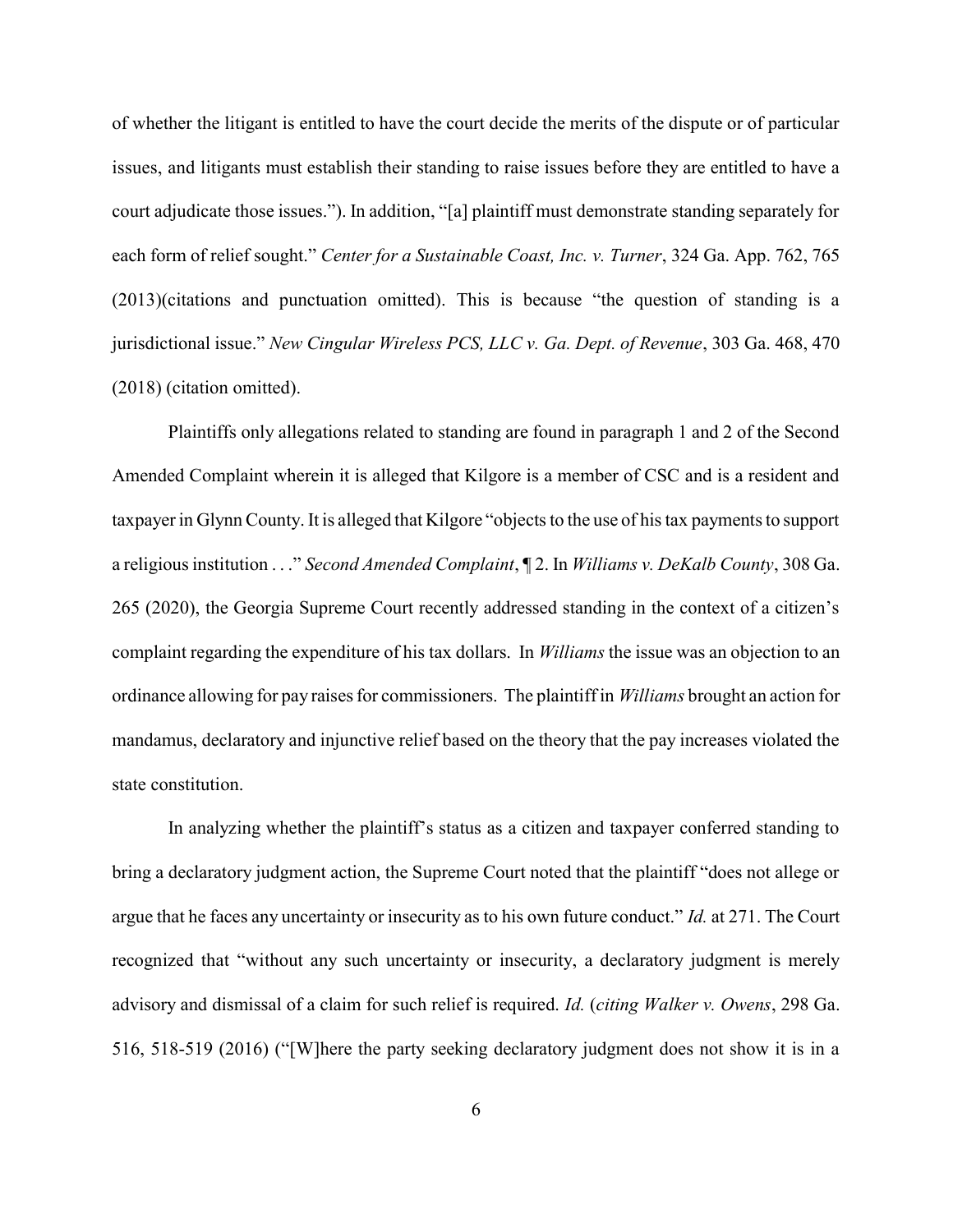position of uncertainty as to an alleged right, dismissal of the declaratory judgment action is proper; otherwise, the trial court will be issuing an advisory opinion, and the Declaratory Judgment Act makes no provision for a judgment that would be advisory")). Because the plaintiff "cited no authority authorizing a declaratory judgment for th[e] type of claim [asserted]," the Supreme Court held that the trial court did not err in dismissing his claims for declaratory relief, because there was no standing to bring such claims. Id. The same result should be reached in this case, as Plaintiffs have not alleged any uncertainty or insecurity as to future conduct that would support their declaratory judgment claims.

As to Plaintiffs' claim for injunctive relief – which is not asserted as a separate cause of action but only included as a "throw in" under their prayer for relief – Williams further illustrates Plaintiffs' lack of standing to assert this claim. Like in Williams, because Kilgore in this case "did not allege in his complaint that he suffered special damages not shared by the general public," in order to survive a motion to dismiss, "he must demonstrate that his status as a citizen or as a taxpayer confers standing to seek an injunction against the members of the governing authority in their individual capacities." Id. at 272. Here, Plaintiffs have not sued the commissioners in their individual capacities. In this case, Plaintiffs have sued only Glynn County. By bringing suit against the individual commissioners in their official capacities – but not their individual capacities – Plaintiffs' action is only against Glynn County.<sup>2</sup> Thus, there is no standing to sue Glynn County for injunctive relief.

 $2\text{``A suit against members of a county board of commissions in their official capacities –}$ like in the instant action – is tantamount to a suit against the county itself . . . As such, the Board of Commissioners in this case may invoke the protection of sovereign immunity." Bd. of Comm'rs of Glynn Cty. v. Johnson, 311 Ga. App. 867, 868–69 (2011).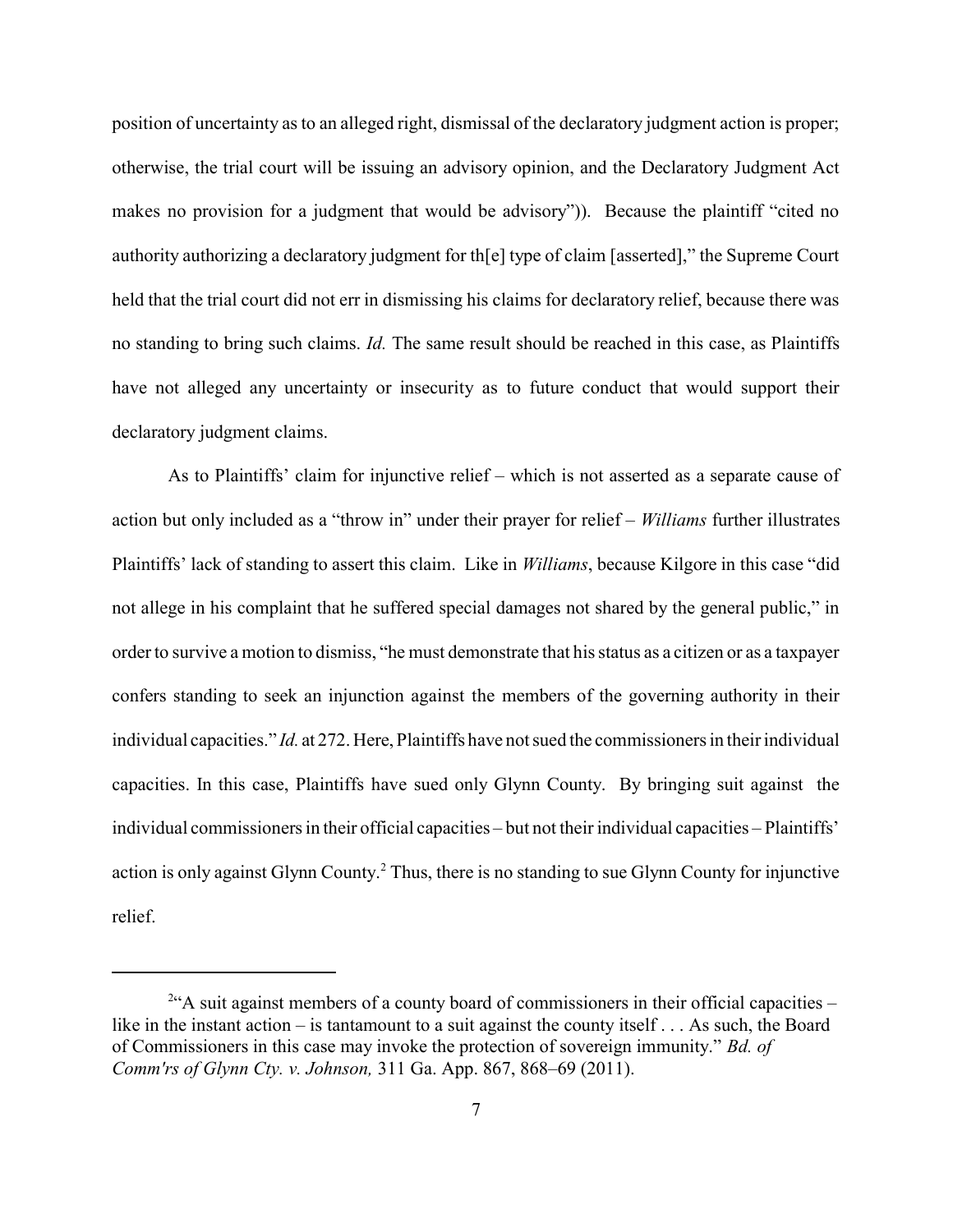Even if Plaintiffs had sued the individual commissioners in their individual capacities, Williams makes clear that citizen and taxpayer standing would be lacking. Like in Williams, in this case, Plaintiffs have argued that standing is conferred by O.C.G.A. § 9-6-24. This statute states: "Where the question is one of public right and the object is to procure the enforcement of a public duty, no legal or special interest need be shown, but it shall be sufficient that a plaintiff is interested in having the laws executed and the duty in question enforced." Id. But this statute is only applicable in situations where a plaintiff seeks to enforce a public duty required by statute, which is not the situation in this case. See Gaddy v. Georgia Dept. of Revenue, 301 Ga. 552, 560 (2017) (O.C.G.A. § 9-6-24 is inapplicable because the plaintiff does not seek to enforce any statute, but rather seeks to block enforcement of a statute and O.C.G.A. § 9-6-24 "does not grant standing to challenge the validity of a public duty authorized by statute . . .").

In *Williams*, like in *Gaddy*, the Supreme Court held that O.C.G.A. § 9-6-24 did not confer citizen standing because the plaintiff – in challenging the legality of the salary ordinance – was not seeking to enforce a public duty conferred by statute. *Williams*, 308 Ga. at 272. Again, as to the Establishment Clause issue raised in the Second Amended Complaint, Plaintiffs are not claiming that some public duty required by statute needs to be acted upon. Rather, Plaintiffs are seeking to block completion of a road project, which counties are expressly authorized by statute to perform.<sup>3</sup> O.C.G.A. § 9-6-24 does not confer standing to challenge the validity of a road-improvement project.

<sup>&</sup>lt;sup>3</sup>Georgia statutory law provides counties with exclusive jurisdiction over directing and controlling its property, including "the establishing, altering, or abolishing of all roads." See O.C.G.A. §§ 36-5-22.1(a)(3), 36-9-2. See also O.C.G.A. § 32-4-41(1) ("A county shall plan, designate, improve, manage, control, construct, and maintain an adequate county road system and shall have control of an responsibility for all construction, maintenance, or other work related to the county road system.").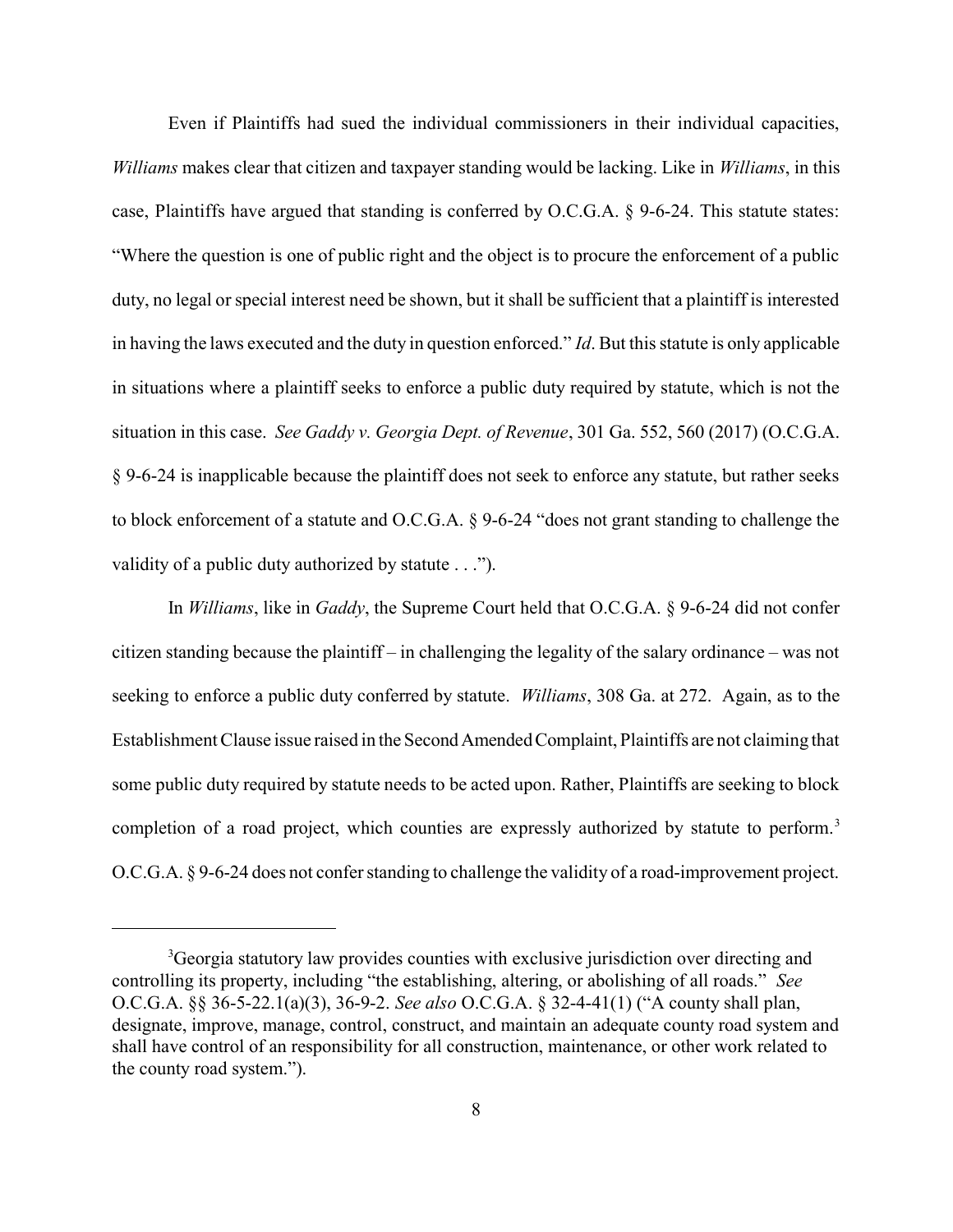Williams further makes clear that taxpayer standing does not exist to save this action. In order to bring an injunctive relief claim based on taxpayer standing, Plaintiffs would have needed to sue the individual responsible for making the funding decision for the road-improvement project. It is insufficient to simply sue Glynn County for the relief sought. Nor would it be sufficient to sue even the commissioners in their individual capacities. In *Williams*, the plaintiff sued the individual commissioners and claimed taxpayer standing to bring their claims contesting the approved salary increase for the commissioners. The Georgia Supreme Court noted that the plaintiff "must also demonstrate that the injunctive relief he seeks from the parties he has sued is capable of being provided by those parties and would actually prevent the act he seeks to prevent." Id. at 273. The Supreme Court cautioned that the plaintiff was "not simply suing the members of the county governing authority in their individual capacities, he [wa]s suing them for specific, allegedly unconstitutional acts done in their official capacities." Id. Because the purpose of an injunction pursuant to O.C.G.A. § 9-5-1 is to restrain "a threatened ... act of a private individual ... which is illegal or contrary to equity and good conscience and for which no adequate remedy is provided at law[,]", the Supreme Court held that the plaintiff was required to show "that *the person* he has sued is the one committing the act at issue, which, in this case, is the allegedly unlawful expenditure of public funds for a salary increase." Id. (emphasis supplied)(citing Peacock v. Georgia Municipal Assn., Inc., 247 Ga. 740, 743(1981) ("In a suit to enjoin the expenditure of public funds, the entity or official appropriating the funds is an indispensable party.")).

The Supreme Court found that the plaintiff had failed to meet this burden and had failed to adequately allege standing in this regard.

[The plaintiff's] second amended complaint shows that he seeks to enjoin members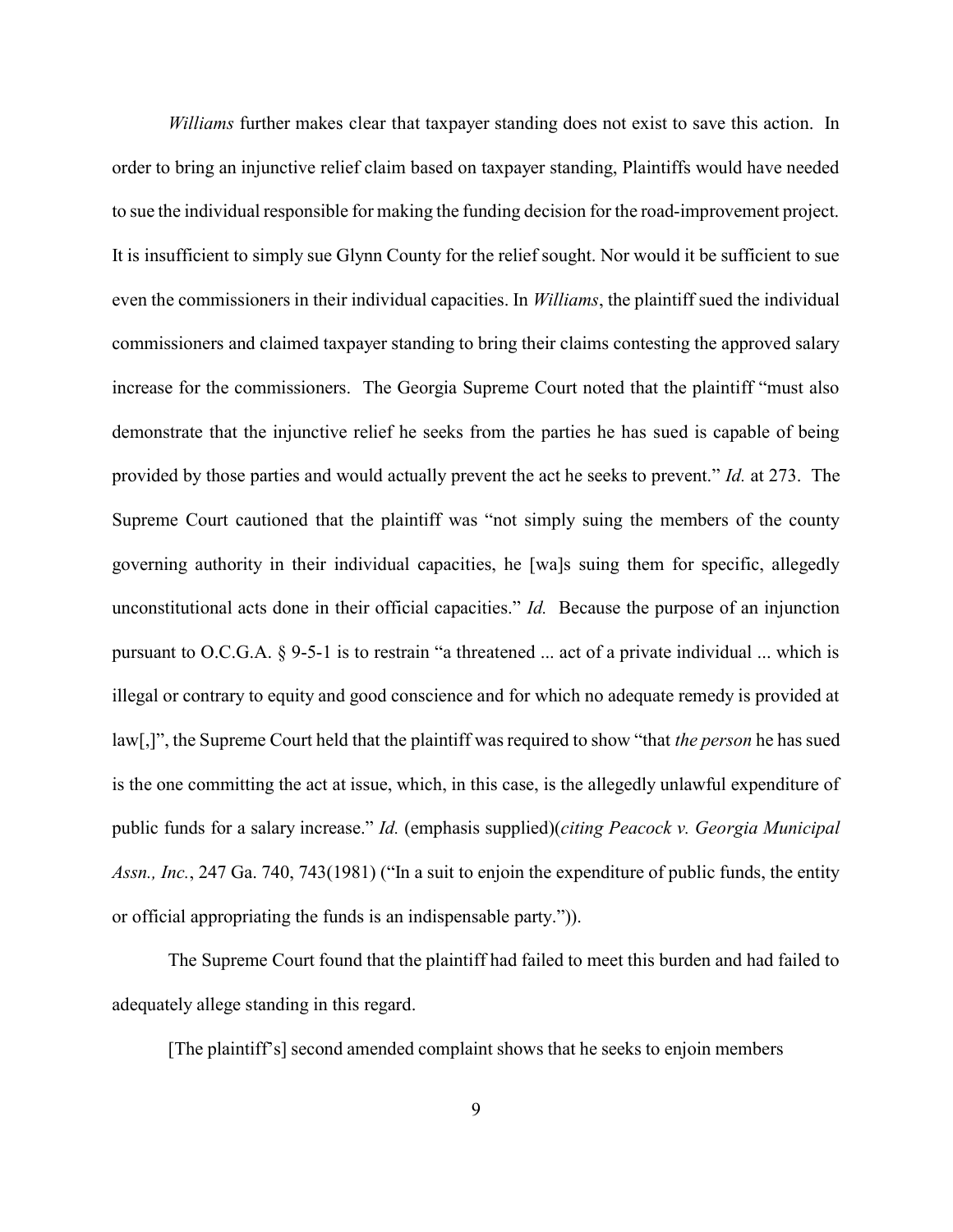of the governing authority from performing a specific action, one he describes as the 'unlawful exaction of taxpayer money from the county treasury in regards to the compensation ordinance.' However, [the plaintiff] has not alleged that any of the commissioners are responsible for 'exacting' or expending those funds. He alleges that the commissioners exercised their legislative authority in passing the ordinance increasing their salaries; he has not alleged that, after the passage of the ordinance, the commissioners performed or could forbear any official acts pertaining to the execution of the ordinance or the appropriation or disbursement of public funds they receive as salaries. Consequently, the trial court did not err in dismissing [the plaintiff's] claim for injunctive relief against the commissioners.

In the present case, Plaintiffs have sued only Glynn County and they have certainly not brought any action against any individual allegedly responsible for appropriating or disbursing funds for the roadimprovement project. Thus, they lack taxpayer standing to bring the claims asserted.

Another reason there is no taxpayer standing to bring the claims asserted is because Plaintiffs cannot show that Kilgore, as an alleged taxpayer, has or will be damaged by the alleged unconstitutionality of the expenditure of funds on the road project. To reiterate, it is merely alleged that Kilgore is a taxpayer who objects to "the use of his tax payments to support a religious institution . . ." Second Amended Complaint,  $\P$  2. It is not alleged that any taxpayer funds from the public revenue are being expended to fund the road improvement project. See generally Second Amended Complaint. The absence of any such allegation is not surprising because no taxpayer funds from the public revenue are being used to fund the road-realignment portion of the project. Aff. of D. Deloach, Ex. D, attached hereto. As reflected in the Agreement, the entire project related to the road realignment is being funded by Christ Church. Id. The small portion of the road-improvement project being funded by Glynn County involves a separate intersection north of the road-realignment portion of the project and is in no way related to the property exchange or realignment of the road. Id. In fact, the work on this separate intersection is being undertaken contemporaneously with the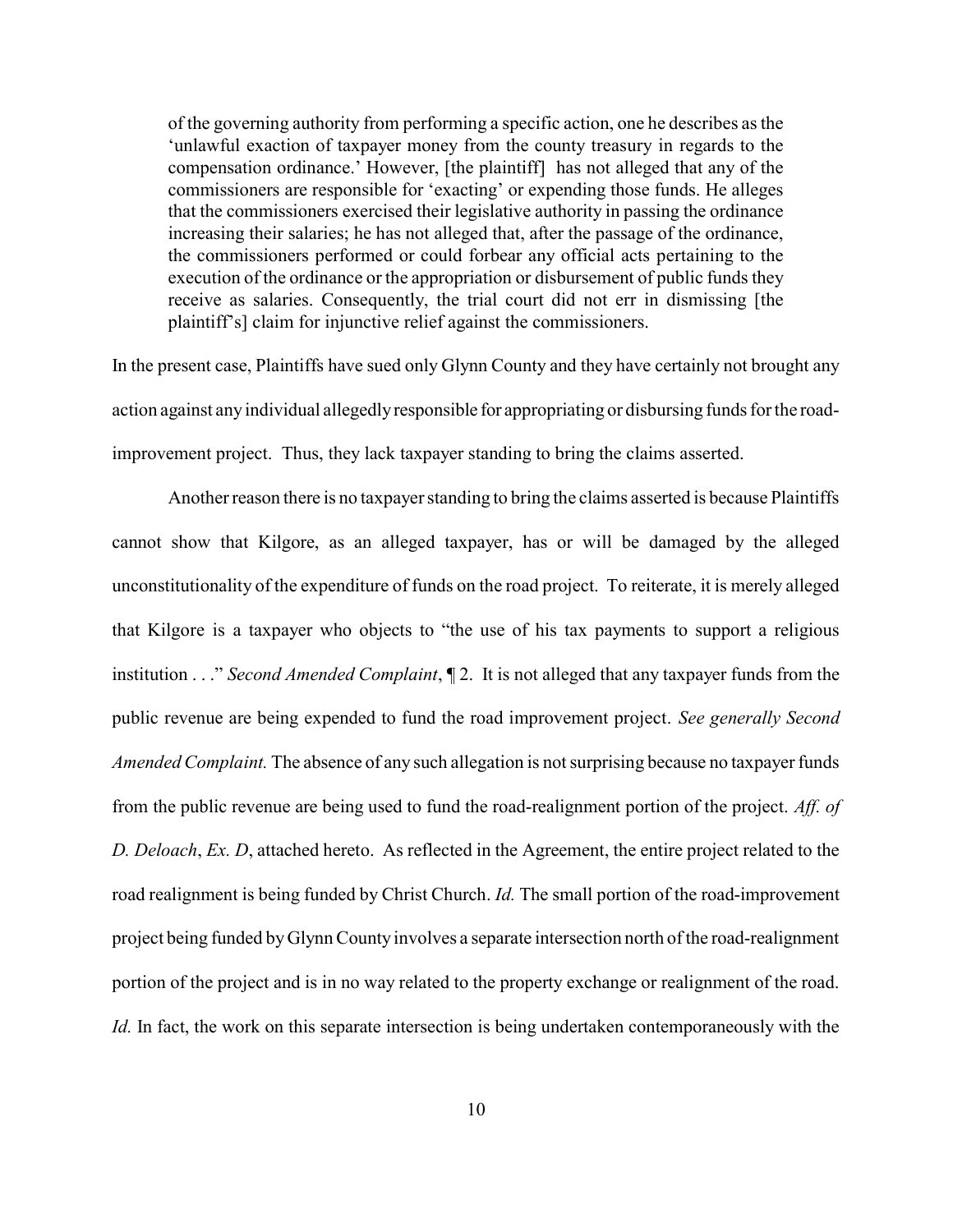road realignment project as a matter of cost-savings and efficiency. Id. This separate intersection improvement was not requested by Christ Church and in no way benefits Christ Church more than any other pedestrian or motorist using the intersection. No taxpayer money from the public revenue is being used for the realignment work on the road, which is entirely being funded by Christ Church. Id.

Gaddy v. Georgia Dept. of Revenue, 301 Ga. 552 (2017), includes a lengthy and insightful discussion of taxpayer standing in the context of an Establishment Clause challenge to the constitutionality of qualified education tax credits. The challenged tax credit program ("Program") allowed individuals and business entities to receive a Georgia income tax credit for donations made to approved not-for-profit student scholarship organizations ("SSOs"). Like in this case, the plaintiffs in Gaddy claimed the government action amounted to a violation of our State's Establishment Clause. The plaintiffs alleged that the Program takes money from the state treasury in the form of dollar-for-dollar tax credits that would otherwise be paid to the State in taxes, and since a significant portion of the scholarships awarded by the SSOs goes to religious-based schools, the Program takes funds from the State treasury to aid religious schools in violation of the Establishment Clause. The Georgia Supreme Court ultimately held that the plaintiffs lacked taxpayer (and citizen) standing to bring the action.

First, the Supreme Court rejected the "purely speculative" notion that the plaintiffs would necessarily incur an increased tax burden because of the tax credits that are received by other citizens that are giving to religious-based schools. Id. at 555-556. Even if Plaintiffs in this case had alleged something similar – which they have not – any such claim would be too contingent and speculative to support taxpayer standing. Next, the Supreme Court "rejected the assertion that plaintiffs have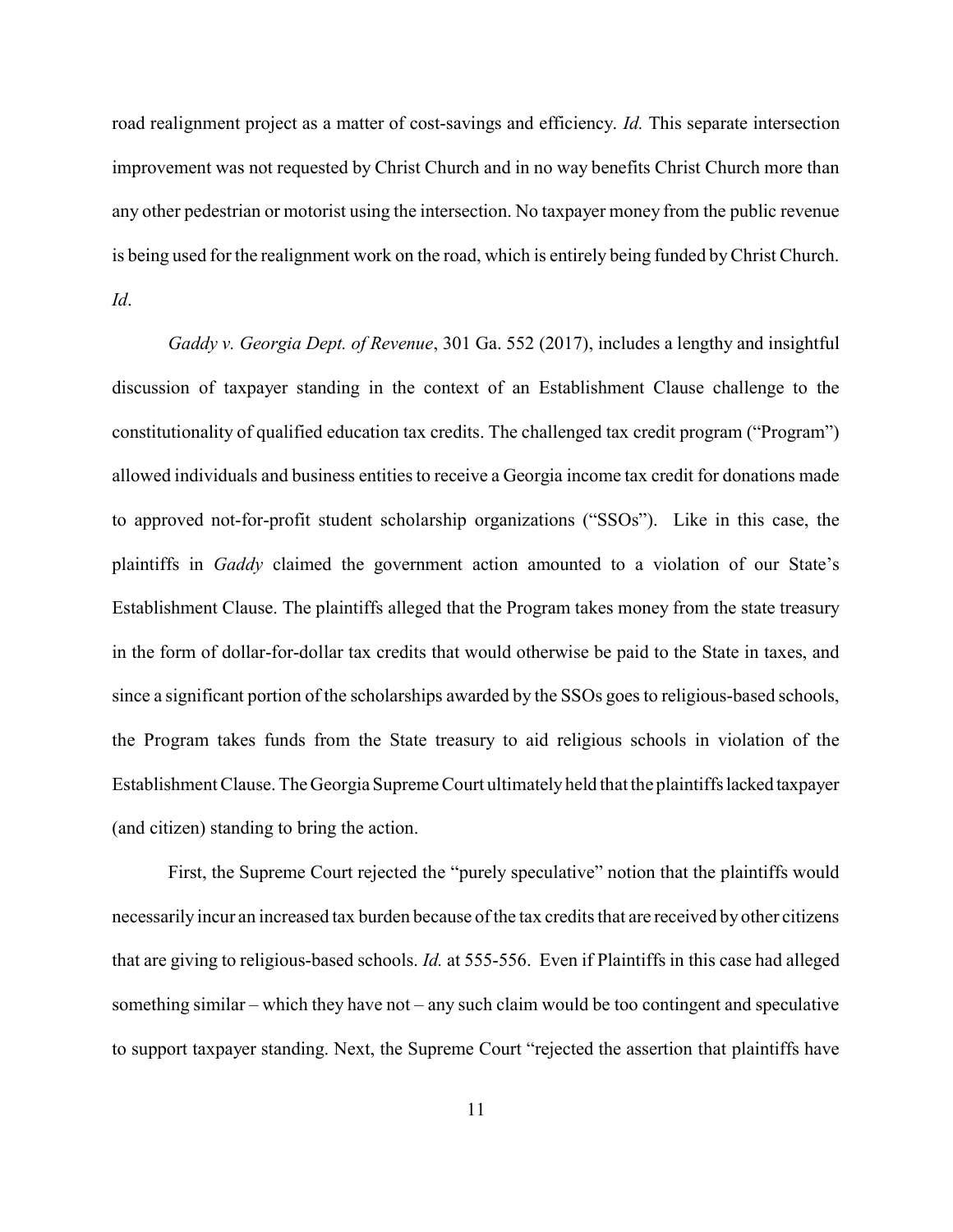standing because these tax credits actually amount to unconstitutional expenditures of tax revenues or public funds." Id. at 556. The Supreme Court reasoned that the funds expended on the SSOs were private funds and the Program actually required that only private funds be used. Id. Moreover, the Supreme Court recognized that the plaintiffs "do not allege, and cannot demonstrate, that the Program's tax credits represent money appropriated from the state treasury." Id. at 557. Here, Plaintiffs do not allege taxpayer standing based on the expenditure of public funds on the road realignment project. Again, the realignment portion of the road project is entirely funded by Christ Church.

The Supreme Court in *Gaddy* also rejected the plaintiffs argument that public funds were illegally expended "indirectly" to administer the Program in that time and resources were used to process the filings for tax credits. Id. at 558. This is an argument that Plaintiffs in this case make: "Glynn County provided other financial aid to Christ Church in shifting Frederica Road away from the Church, including time and resources spent by County officials to undertake the Frederica Road Realignment Project." Second Amended Complaint, 126. This argument should be rejected, as it was in Gaddy. Id. (citing City of East Point v. Weathers, 218 Ga. 133, 137 (1962)).

Finally, the Supreme Court in Gaddy rejected the plaintiffs' argument that taxpayer standing was conferred based on the broad language contained in Georgia's Establishment Clause that prohibits the taking of money from the public treasury either "directly or indirectly" for the aid of religious institutions. See Ga. Const. of 1983, Art. I, Sec. II, Par. VII. Ultimately, the Supreme Court concluded that:

Plaintiffs' complaint fails to demonstrate that plaintiffs are injured by the Program by virtue of their status as taxpayers. Consequently, plaintiffs' taxpayer status fails to demonstrate a special injury to their rights so as to create standing to challenge the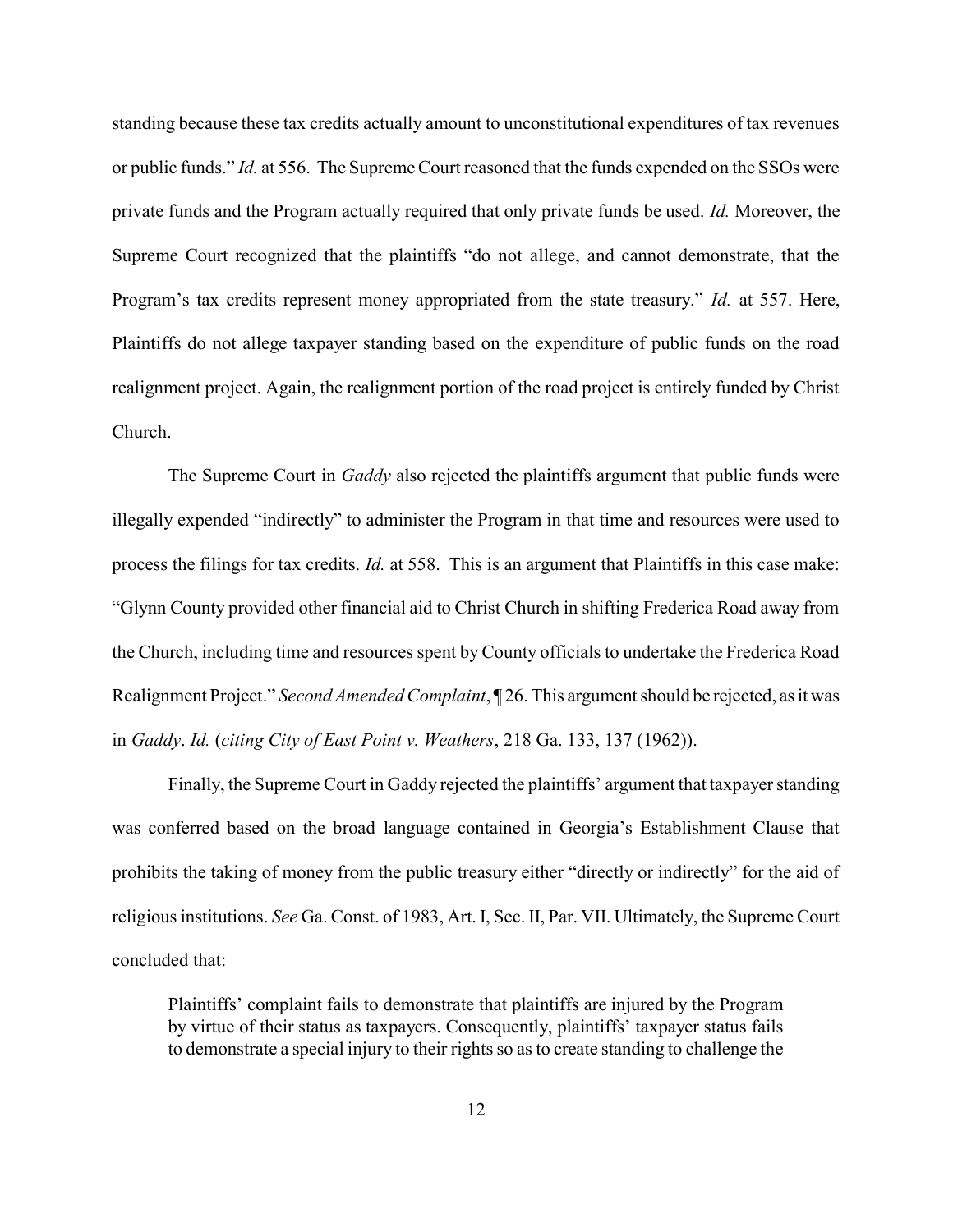Program.

The same result should be reached here, especially since Plaintiffs have not alleged any specific taxpayer injury sustained as a result of Glynn County undertaking the road realignment project.

### II. Sovereign immunity bars Plaintiffs' claims for declaratory relief and for injunctive relief.

Plaintiffs allege that sovereign immunity is waived for their declaratory and injunctive relief

claims pursuant to Ga. Const. of 1983, Art. I, Sec. II, Par. V. Second Amended Complaint,  $\P$  38, 63.

The relevant amendment provides:

Sovereign immunity is hereby waived for actions in the superior court seeking declaratory relief from acts of the state or any agency, authority, branch, board, bureau, commission, department, office, or public corporation of this state or officer or employee thereof or any county, consolidated government, or municipality of this state or officer or employee thereof outside the scope of lawful authority or in violation of the laws or the Constitution of this state or the Constitution of the United States. Sovereign immunity is further waived so that a court awarding declaratory relief pursuant to this Paragraph may, only after awarding declaratory relief, enjoin such acts to enforce its judgment. Such waiver of sovereign immunity under this Paragraph shall apply to past, current, and prospective acts which occur on or after January 1, 2021.

Ga. Const. of 1983, Art. I, Sec. 2, Para V (b) (1) (amended by Ga. L. 2020, p. 917, § 1). It is true that

as of January 1, 2021, sovereign immunity is waived for actions seeking declaratory relief from acts of the state. "However, the waiver applies only to acts which occur on or after January 1, 2021." Brantley County Development Partners, LLC v. Brantley County, 5:19-cv-109, 2021 WL 5034835 (S.D. Ga. Sep. 24, 2021)(citing Donaldson v. Dep't of Transp., 262 Ga. 49, 52 (1992) ("Under Georgia law, a waiver of sovereign immunity occurs at the time that the cause of action arises.")). This action concerns acts/decisions occurring before January 1, 2021, so the waiver does not apply. Specifically, the Agreement to exchange property and undertake the road project occurred in 2020. See Exs.  $A \& B$ . Thus, Glynn County enjoys immunity from any claim by Plaintiffs for declaratory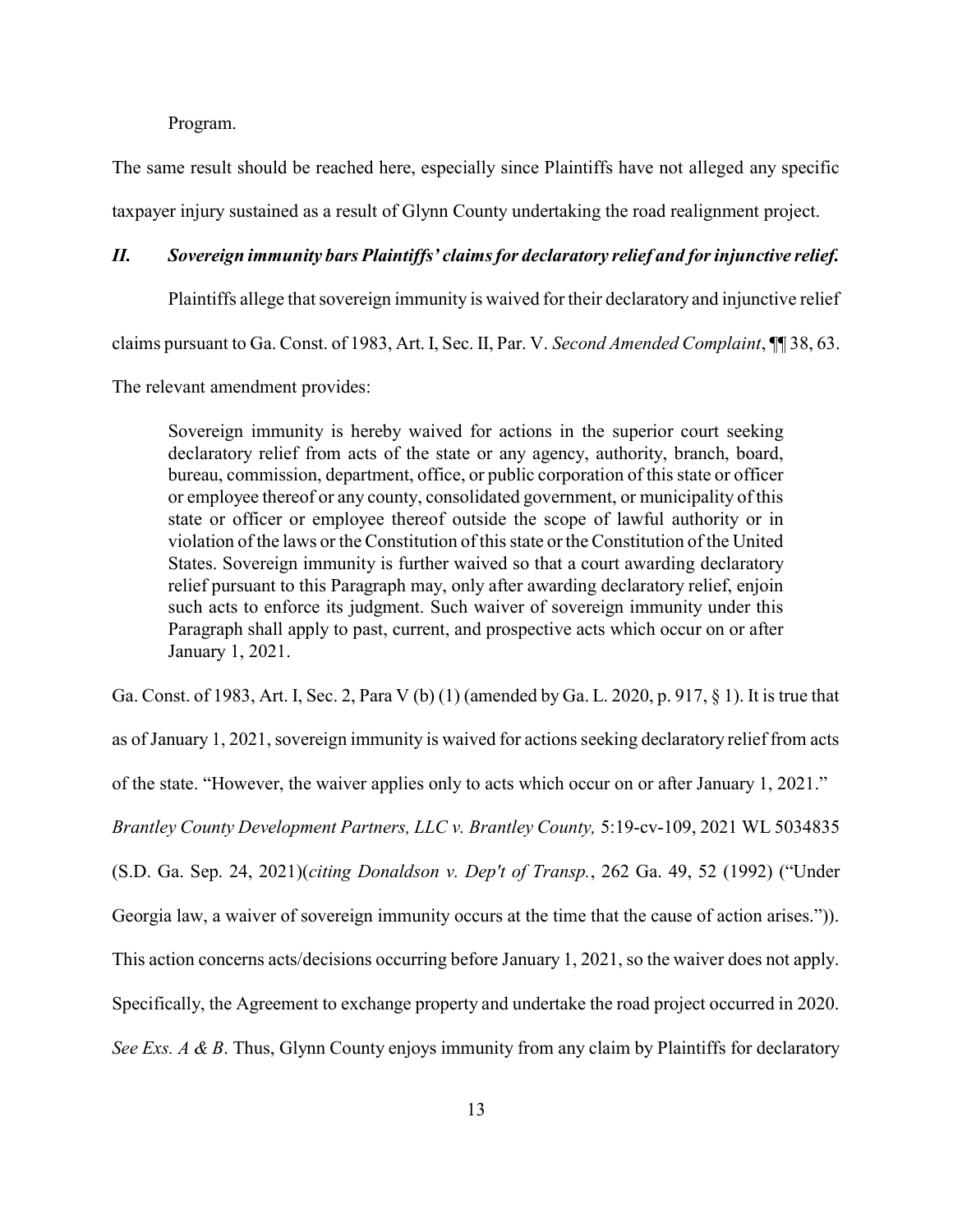or injunctive relief. See Bd. of Commrs. of Glynn County v. Johnson, 311 Ga. App. 867-68 (2011) (county commissioners are entitled to sovereign immunity in suits against them in their official capacities).

# III. Plaintiffs are not entitled to a second application for an injunction after having their previous application denied.

"Generally, where an application for injunction is denied, a second application should not be granted unless based upon grounds which were unknown to the applicant at the time of the first application, and which could not, by the exercise of ordinary diligence, have been discovered." See Stone Man, Inc. v. Green, 263 Ga. 470, 472 (1993)( quoting Cook v. Huckabee Transport Corp., 215 Ga. 9, 14 (1959)). Here, Plaintiffs are largely seeking the exact same relief previously denied by this Court, including an injunction based on alleged inequities in the property exchange, wetlands issues, and tree issues. The only new claim asserted by Plaintiffs relates to their Establishment Clause challenges under our federal and state constitutions. However, these challenges could have been brought and heard at the first injunction hearing and could have been included in either Plaintiffs' original complaint or first amended complaint. The facts supposedly supporting this newly added claim were not "unknown" to Plaintiffs. As such, Plaintiffs are not entitled to a second bite at the proverbial apple and their request for injunctive relief must be denied.

# IV. Plaintiffs' request for declaratory relief fails as a matter of law because it seeks to adjudge past conduct.

"The State Declaratory Judgment Act gives superior courts the power to declare rights and other legal relations of any interested party in 'cases of actual controversy' under OCGA § 9–4–2(a) and 'in any civil case in which it appears to the court that the ends of justice require that the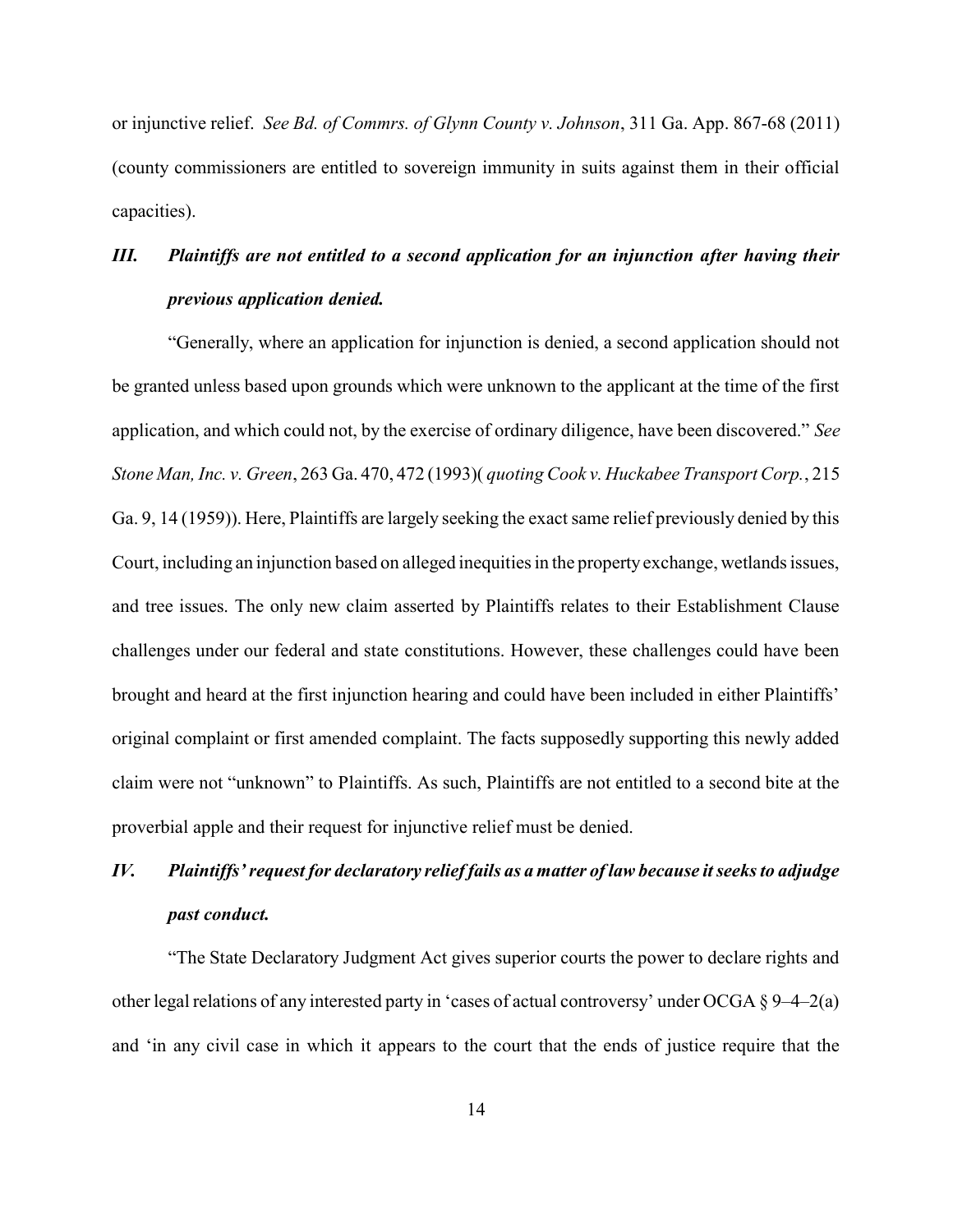declaration should be made.' OCGA § 9-4-2(b)." Leitch v. Fleming, 291 Ga. 669, 670 (2012). The Declaratory Judgment Act is designed "to settle and afford relief from uncertainty and insecurity with respect to rights, status, and other legal relations." See O.C.G.A. § 9–4–1. "The proper scope of declaratory judgment is to adjudge those rights among parties upon which their future conduct depends." SJN Properties, LLC v. Fulton Cty. Bd. of Assessors, 296 Ga. 793, 802 (2015) (emphasis supplied). Such relief is authorized when there are "circumstances showing [a] necessity for a determination of the dispute to guide and protect the plaintiff from uncertainty and insecurity with regard to the propriety of some *future act or conduct*, which is properly incident to his alleged rights and which if taken without direction might reasonably jeopardize his interest." Morgan v. Guaranty National Companies, 268 Ga. 343-44 (1997) (emphasis supplied); see also Porter v. Houghton, 273 Ga. 407, 408 (2001). A declaratory judgment action cannot serve as a vehicle to declare the legality of past conduct. SJN Properties, LLC, supra.

In this case, Plaintiffs seek to invalidate a property exchange that has already occurred and the 2020 approval of a road project, which will soon be completed. In other words, Plaintiffs seek to have this Court invalidate past action. This is precisely the type of past conduct that cannot serve as a basis for a declaratory judgment action. See SJN Properties, LLC, supra. Thus, even in the absence of the many other legal defenses to this action, Plaintiffs' claim for declaratory relief would be subject to dismissal.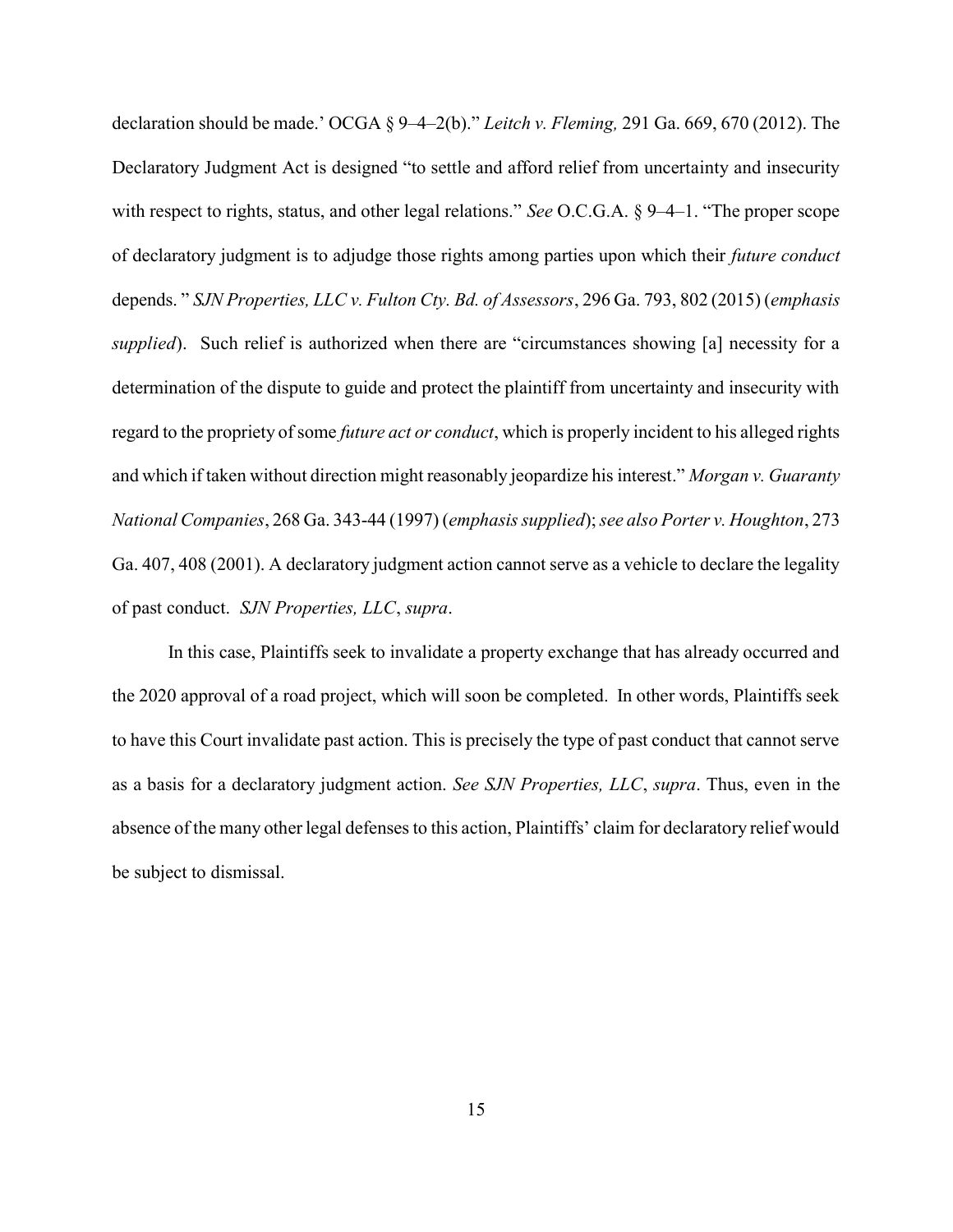# V. Even if this Court were to reach the merits of Plaintiffs' Establishment Clause claims, they would fail as a matter of law.

#### A. Federal Establishment Clause Claim

The Establishment Clause of the First Amendment provides that "Congress shall make no law respecting an establishment of religion, or prohibiting the free exercise thereof." U.S. Const. amend. I. In so stating, "the First Amendment mandates governmental neutrality between religion and religion, and between religion and nonreligion." Epperson v. Arkansas, 393 U.S. 97, 104, 89 S.Ct. 266, 21 L.Ed.2d 228 (1968). Incorporated through the Due Process Clause of the Fourteenth Amendment, the First Amendment "applies to state and municipal governments, state-created entities, and state and municipal employees." Holloman ex rel. Holloman v. Harland, 370 F.3d 1252, 1268 (11th Cir. 2004) (citations omitted). "[T]he Establishment Clause was intended to afford protection" against "the three main evils" of "sponsorship, financial support, and active involvement of the sovereign in religious activity." Lemon v. Kurtzman, 403 U.S. 602, 612, 91 S.Ct. 2105, 29 L.Ed.2d 745 (1971) (quotation and citation omitted). Still, "[i]n every Establishment Clause case, [the court] must reconcile the inescapable tension between the objective of preventing unnecessary intrusion of either the church or the state upon the other, and the reality that, as the [Supreme] Court has so often noted, total separation of the two is not possible." Lynch v. Donnelly, 465 U.S. 668, 672, 104 S.Ct. 1355, 79 L.Ed.2d 604 (1984); see also Van Orden v. Perry, 545 U.S. 677, 690, 125 S.Ct. 2854, 162 L.Ed.2d 607 (2005) (plurality opinion) (explaining in a case where a Ten Commandments monument had been in place for forty years on government property with other monuments and historic markers that "[s]imply having religious content or promoting a message consistent with religious doctrine does not run afoul of the Establishment Clause") (citations omitted).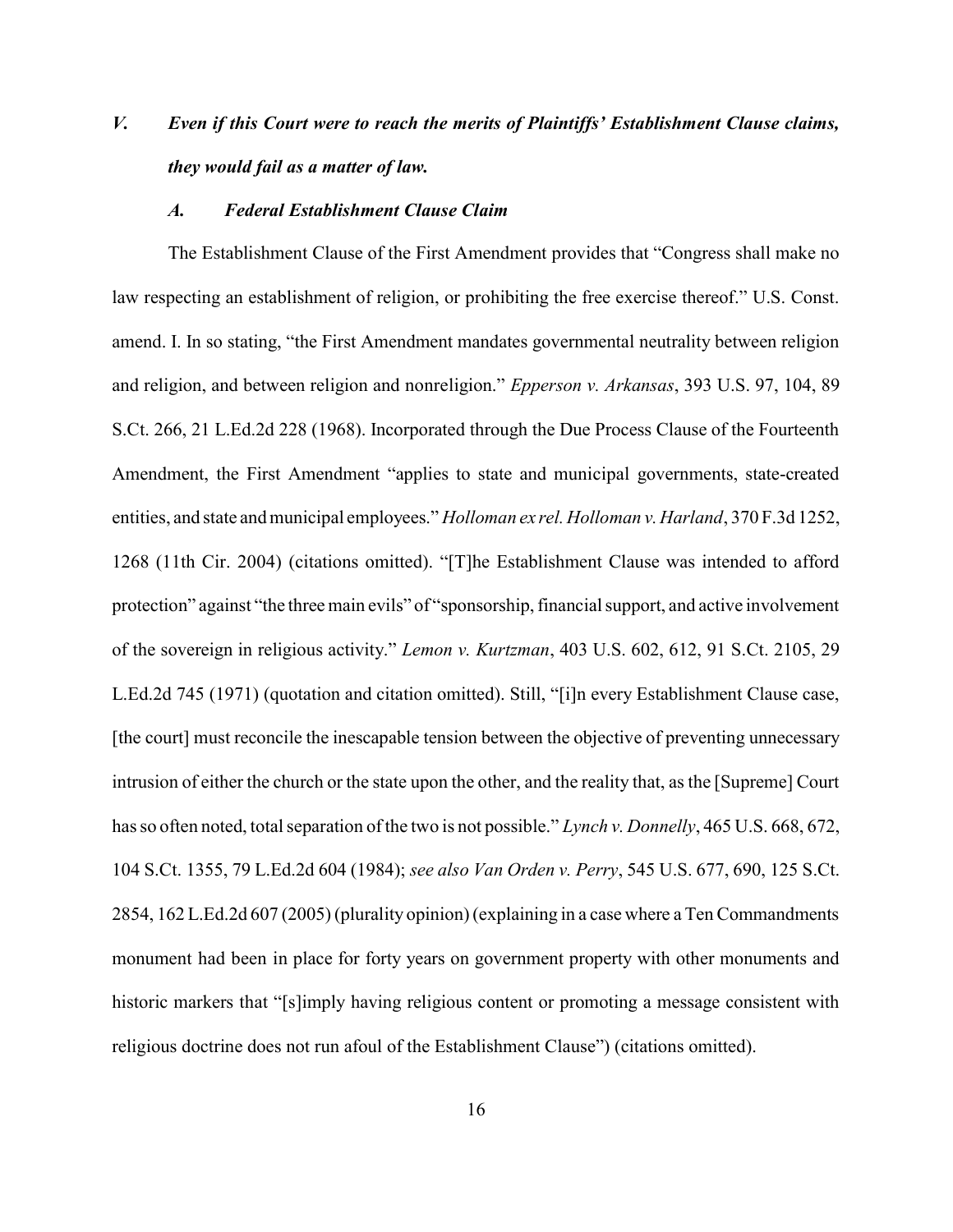"The Establishment Clause like the Due Process Clauses is not a precise, detailed provision in a legal code capable of ready application." Van Orden, at 678, 125 S.Ct. 2854. Thus, "Establishment Clause challenges are not decided by bright-line rules, but on a case-by-case basis with the result turning on the specific facts." Glassroth v. Moore, 335 F.3d 1282, 1288 (11th Cir. 2003); see also Selman v. Cobb Cty. Sch. Dist., 449 F.3d 1320, 1323 (11th Cir. 2006) ("Knowledge of the particular facts and specific circumstances is essential to a determination of whether the governmental acts in question are religiously neutral.").

In Lemon, the Supreme Court enunciated the three part test which is the controlling standard for Establishment Clause jurisprudence: "First, the [government activity] must have a secular ... purpose; second, its principal or primary effect must be one that neither advances nor inhibits religion;" and third, "the [government activity] must not foster an excessive government entanglement with religion." 403 U.S. at 612–13, 91 S.Ct. 2105 (quotation and citations omitted). The factors used to assess the effect of government action are similar to those used to assess whether entanglement is excessive. Agostini v. Felton, 521 U.S. 203, 232–33, 117 S.Ct. 1997, 138 L.Ed.2d 391 (1997). Nonetheless, "while the Court has folded its traditional 'excessive entanglement' inquiry into its 'primary effect' analysis, the substance of its Establishment Clause jurisprudence remains fundamentally unaltered." Holloman, 370 F.3d at 1285; see also McCreary County v. ACLU, 545 U.S. 844, 125 S.Ct. 2722, 162 L.Ed.2d 729 (2005) (reaffirming validity of Lemon test and not citing Agostini).

Lemon's purpose prong is viewed objectively, taking into account "the traditional external signs that show up in the text, legislative history, and implementation of the statute, or comparable official act." McCreary, 545 U.S. at 862, 125 S.Ct. 2722 (quotations and citations omitted). This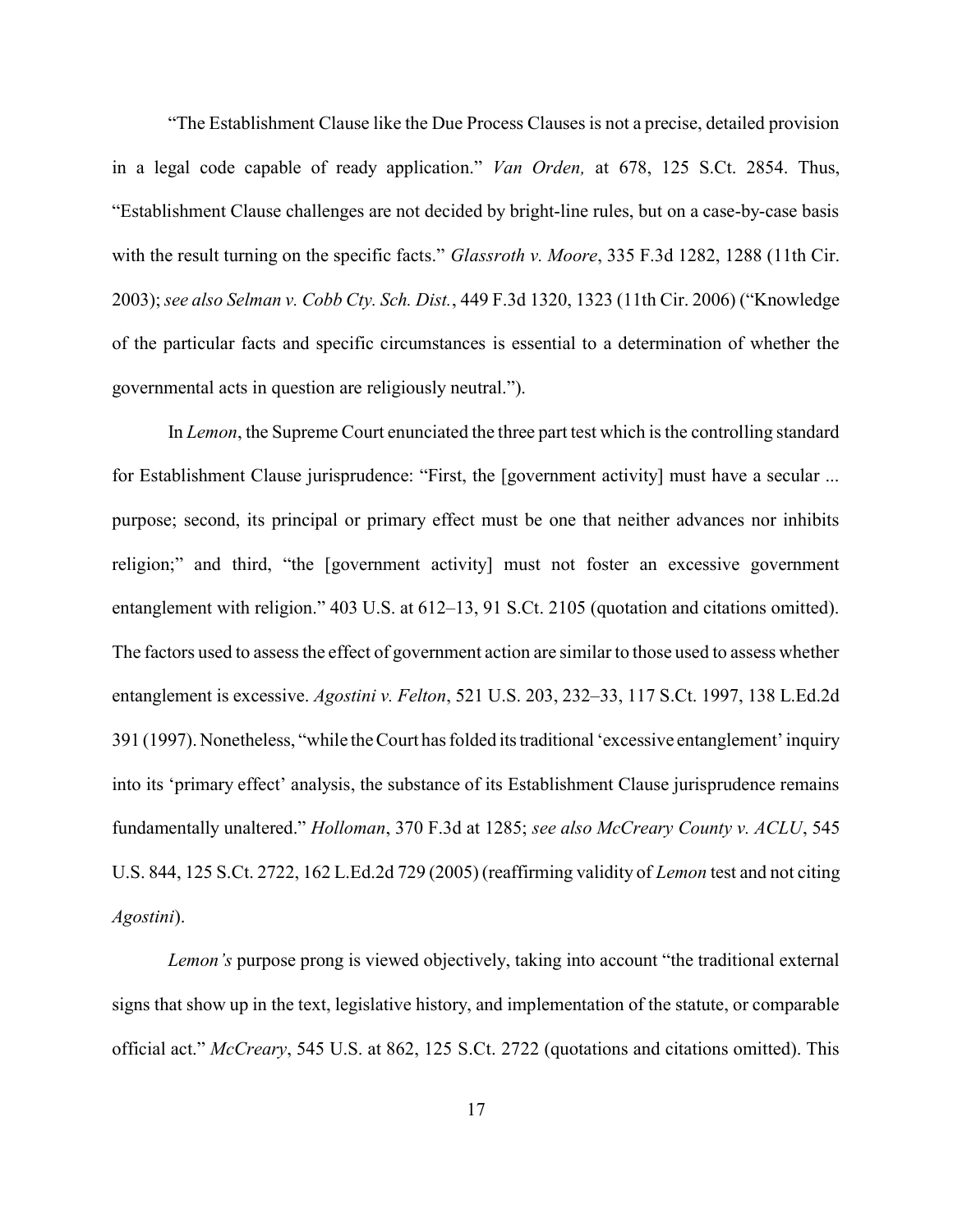consideration should include "the implementation of government action," knowledge about "the specific sequence of events" leading to the action, and "the history and context of the community and forum in which" the action occurs. Id. at 866, 125 S.Ct. 2722 (reviewing cases). Where a predominantly religious purpose is found, it is often because "the government action itself bespoke the purpose," leaving the court to draw the "commonsense conclusion" from the "openly available data" that the purpose was religious. *Id.* at 862–63, 125 S.Ct. 2722 (citations omitted). Thus, although a government official's "stated reasons will generally get deference, the secular purpose required has to be genuine, not a sham, and not merely secondary to a religious objective." Id. at 864, 125 S.Ct. 2722.

Application of the *Lemon* test's purpose prong in this case reveals that Glynn County's decision to exchange property with Christ Church to realign and improve a dangerous road serves a secular purpose. Plaintiffs focus on Christ Church's perspective about the property exchange and road improvement, but ignore Glynn County's motivation for the project. See Second Amended Complaint, ¶¶ 9-15. It is the government's stated reasons for the challenged conduct that is afforded great deference so long as the reasons appear genuine, not a sham or secondary to some religious objective. Here, Glynn County's legitimate, secular motivation for the road improvements are plainly stated in the Agreement, which was entered into "in order to improve safety and historic preservation for the citizens of Glynn County  $\ldots$ " Ex. B, at 1-2. The realignment of 1,700 feet of road was necessary because the current road is "narrow with a series of misaligned intersections, including the entrance to Fort Frederica National Monument." *Id.* at 2. The overall project involved making the nearby Stevens Road intersection safer by turning it into a 90-degree intersection and creating a multi-use path that will "link into existing sidewalks at the entrance to Fort Frederica National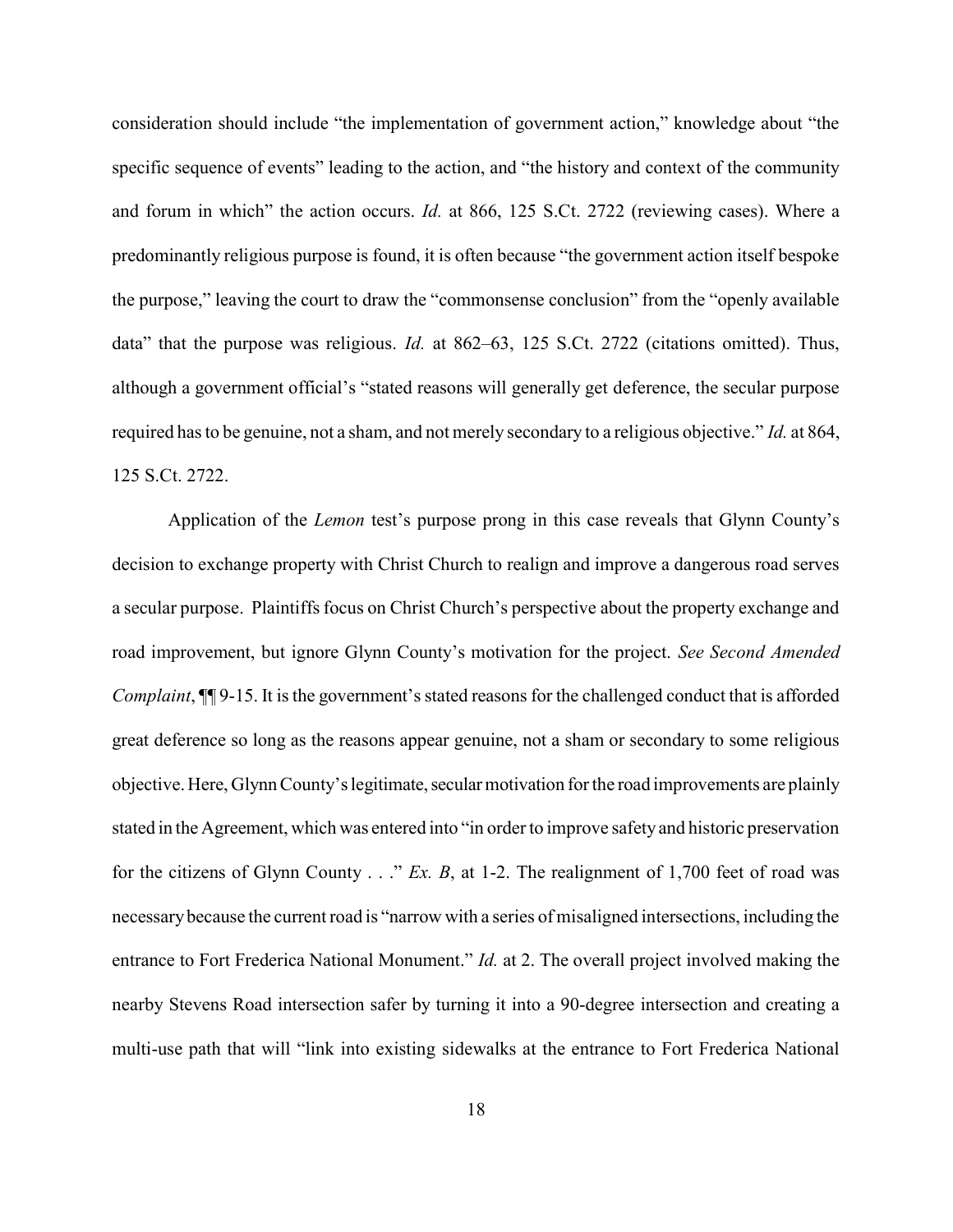Monument." Id. The realignment portion of the project will also allow "new, organized parking and bus loading areas," thus "eliminating pedestrian crossing hazards." Id. The property exchange between Christ Church and Glynn County was necessary to effectuate the road project and was deemed by Glynn County "to serve the best interest of the public." Id. Indeed, the project improves a "public right-of-way." Id. After all, Kilgore testified under oath that, in his opinion, the road project will improve safety for the public. There is no credible argument to be made that these stated reasons and motivations for the road project are simply a sham and that the real reason Glynn County is undertaking the road improvement projects is to promote some religious purpose.

This Court must next consider whether the "principal or primary effect" of the road improvements is "one that neither advances nor inhibits religion." Lemon, 403 U.S. at 613, 91 S.Ct. 2105. "The effect prong asks whether the practice under review in fact would convey a message of endorsement or disapproval [of religion] to an informed, reasonable observer." Glassroth, 335 F.3d at 1297 (quotation, citation, and alteration omitted). The effect is analyzed without regard to the government's actual purpose. Wallace v. Jaffree, 472 U.S. 38, 56 n.42, 105 S.Ct. 2479, 86 L.Ed.2d 29 (1985) (quoting Lynch, 465 U.S. at 690, 104 S.Ct. 1355 (O'Connor, J., concurring)). Glynn County concedes that Christ Church deems some benefit to consolidating its property and having a safer road that abuts its property. However, the primary benefit of the road-improvement project will be to the public and the thousands of non-Church members who use the road and Stevens Road intersection on a daily basis, as well as the many tourists and visitors who visit the Fort Frederica National Monument. Compare, e.g., Holloman, 370 F.3d at 1286 (finding teacher's conduct failed Lemon's "effect" prong because the effect of her call for students to pray promoted the "quintessential religious practice" of praying, "endors[ed] religious activity, [and] encourag[ed] or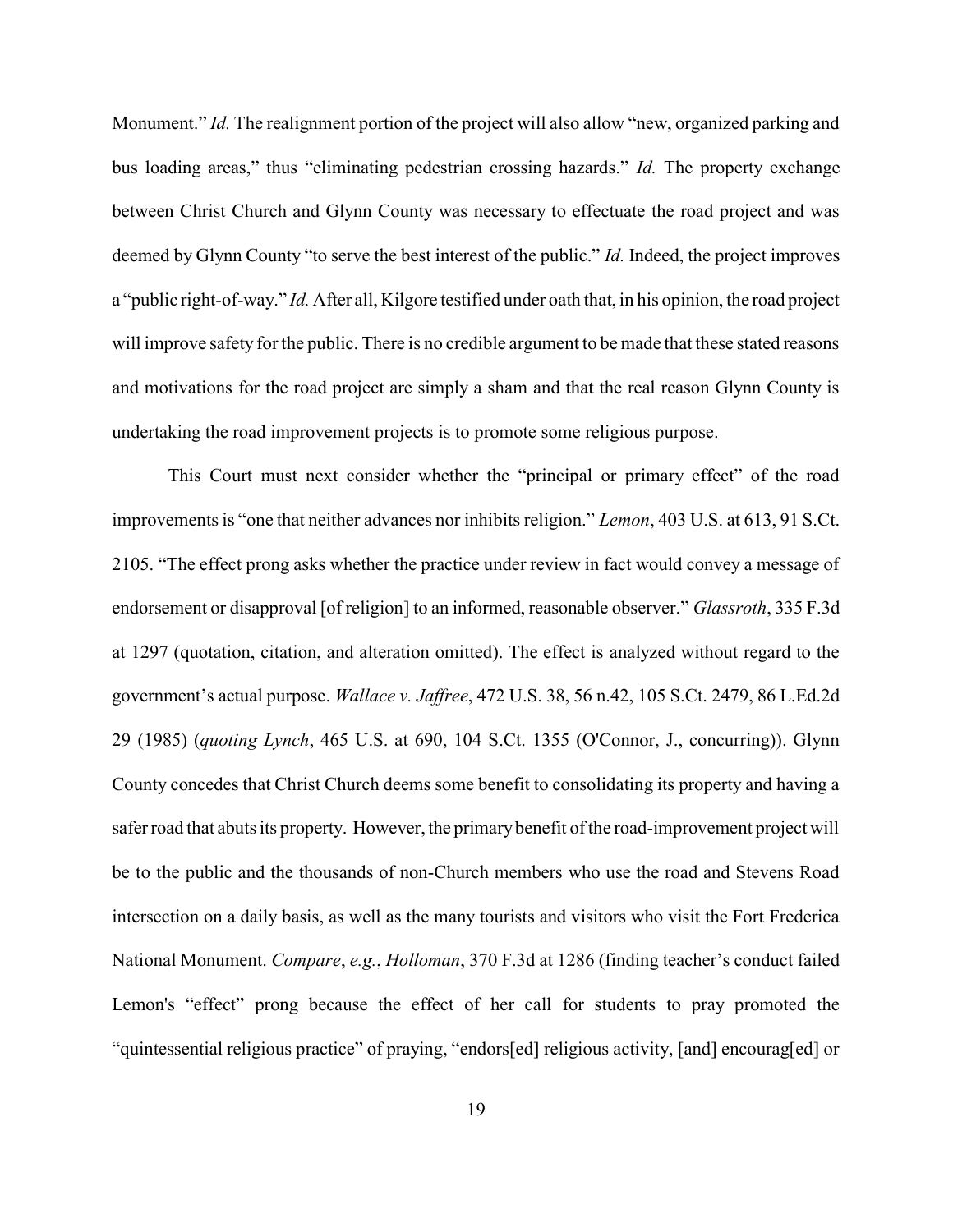facilitat[ed] its practice") (quotation and citation omitted); Hewett v. City of King, 29 F. Supp.3d 584, 635 (M.D.N.C. 2014) (finding mayor's delivery in his official capacity of religious messages at privately sponsored annual public commemorative events which featured Christian prayer practices had effect of City endorsement of Christianity); Milwaukee Deputy Sheriffs' Ass'n v. Clarke, 588 F.3d 523, 528–29 (7th Cir. 2009) (finding sheriff's invitation to religious group to speak at mandatory employee meetings gave appearance of state endorsement of religion in violation of Establishment Clause).

The last prong of the *Lemon* test asks whether the government activity "foster[ed] an excessive government entanglement with religion." 403 U.S. at 613, 91 S.Ct. 2105 (quotation and citations omitted). "For the First Amendment rests upon the premise that both religion and government can best work to achieve their lofty aims if each is left free from the other within its respective sphere." McCollum v. Bd. of Ed., 333 U.S. 203, 212, 68 S.Ct. 461, 92 L.Ed. 649 (1948). "Entanglement is a question of kind and degree," Lynch, 465 U.S. at 684, 104 S.Ct. 1355 (finding no excessive entanglement). Of course, "[t]otal separation between church and state is not possible in an absolute sense."Utah Gospel Mission v. Salt Lake City Corp., 425 F.3d 1249, 1261 (10th Cir. 2005). Contacts between the government and religion are only impermissible, therefore, if they are so extensive that they have "the effect of advancing or inhibiting religion." Agostini v. Felton, 521 U.S. at 233. Therein, the court "'must examine the character and purposes of the institutions that are benefited, the nature of the aid that the [government] provides, and the resulting relationship between the government and the religious authority." Utah Gospel Mission, 425 F.3d at 1261 (quoting Lemon, 403 U.S. at 615).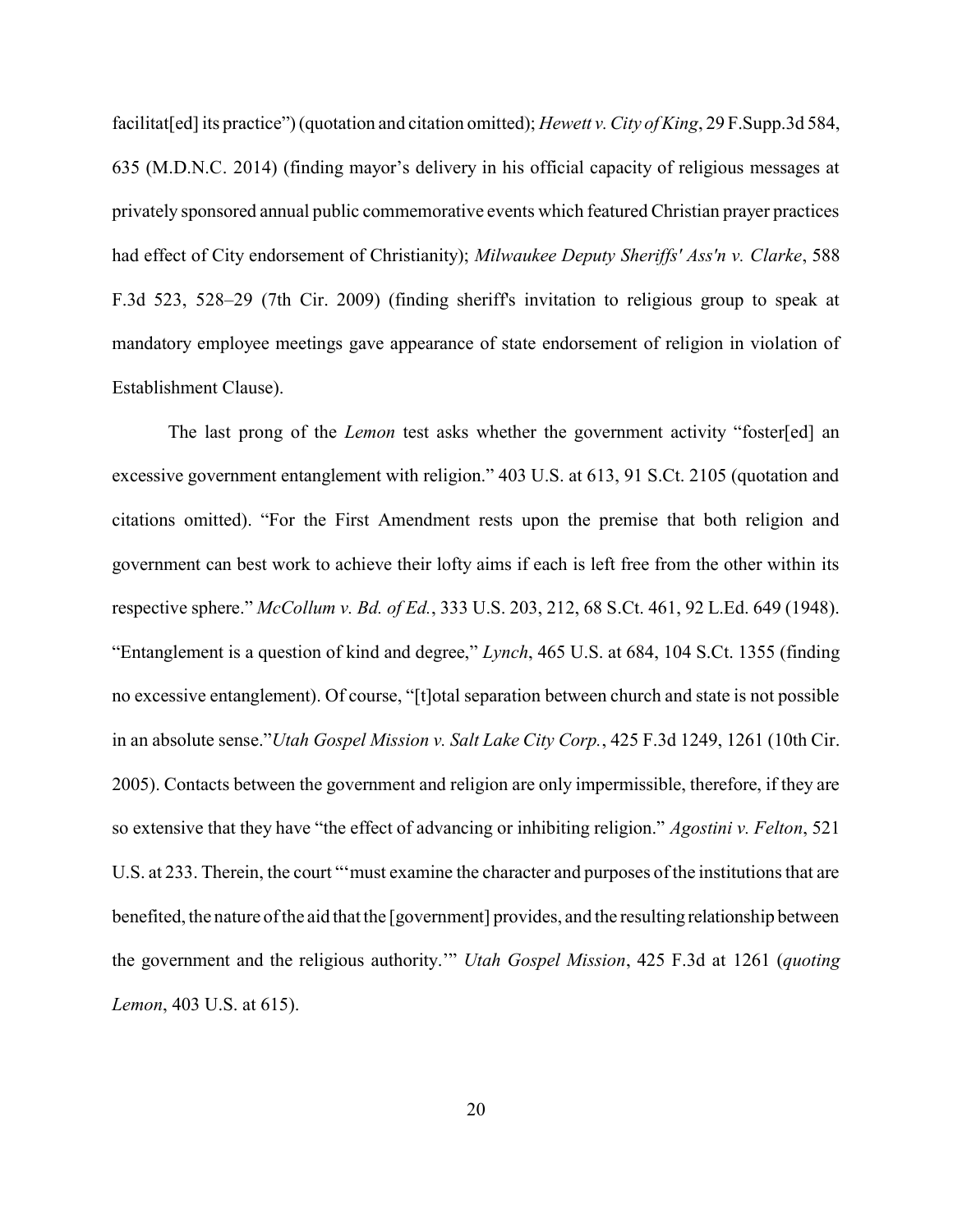There is no entanglement caused by an arms-length transaction that results in each party exchanging separate parcels of land. As to the road project itself, even though it is funded by Christ Church, it is Glynn County that is fully responsible for the "oversi[ght], supervision, and construction of the public roadway" and it is Glynn County that bears "all liabilities for the construction of the public roadway.  $\therefore$  Ex. B, at 3. The delineation of roles/responsibilities between Christ Church and Glynn County is unambiguous and defined, with no overlapping or intertwined duties. Thus, this prong of the Lemon test is not at issue in this case.

Plaintiffs fail to cite a single analogous case where a court has held there to be a violation of the Establishment Clause. Utah Gospel Mission, supra, is analogous. In Utah Gospel Mission, a group of plaintiffs, including a gospel mission, church, and a national organization for women, brought suit against a city and church seeking to invalidate the city's sale of pedestrian plaza easement to the church, which had previously purchased city property subject to the easement. The district court denied the plaintiffs' motion for a preliminary injunction and granted defendant's motion to dismiss, and an appeal was taken. The Tenth Circuit applied the Lemon test and rejected the plaintiffs' claim that the transaction violated the Establishment Clause. Specifically, the Tenth Circuit held that (1) the city's sale of the plaza easement to the church did not violate the purpose prong of the *Lemon* test, (2) the city's sale of the plaza easement to the church did not have as its principal or primary effect to endorse or inhibit religion; (3) the sale of the plaza easement to the church did not create excessive entanglement with religion; and (4) the city's stated reasons for selling the plaza easement to the church were not pretextual for viewpoint discrimination. *Id.* at 1259-1263. If the merits of Plaintiffs' claims are reviewed by this Court, the same result should be reached as to Plaintiffs' federal Establishment Clause claim.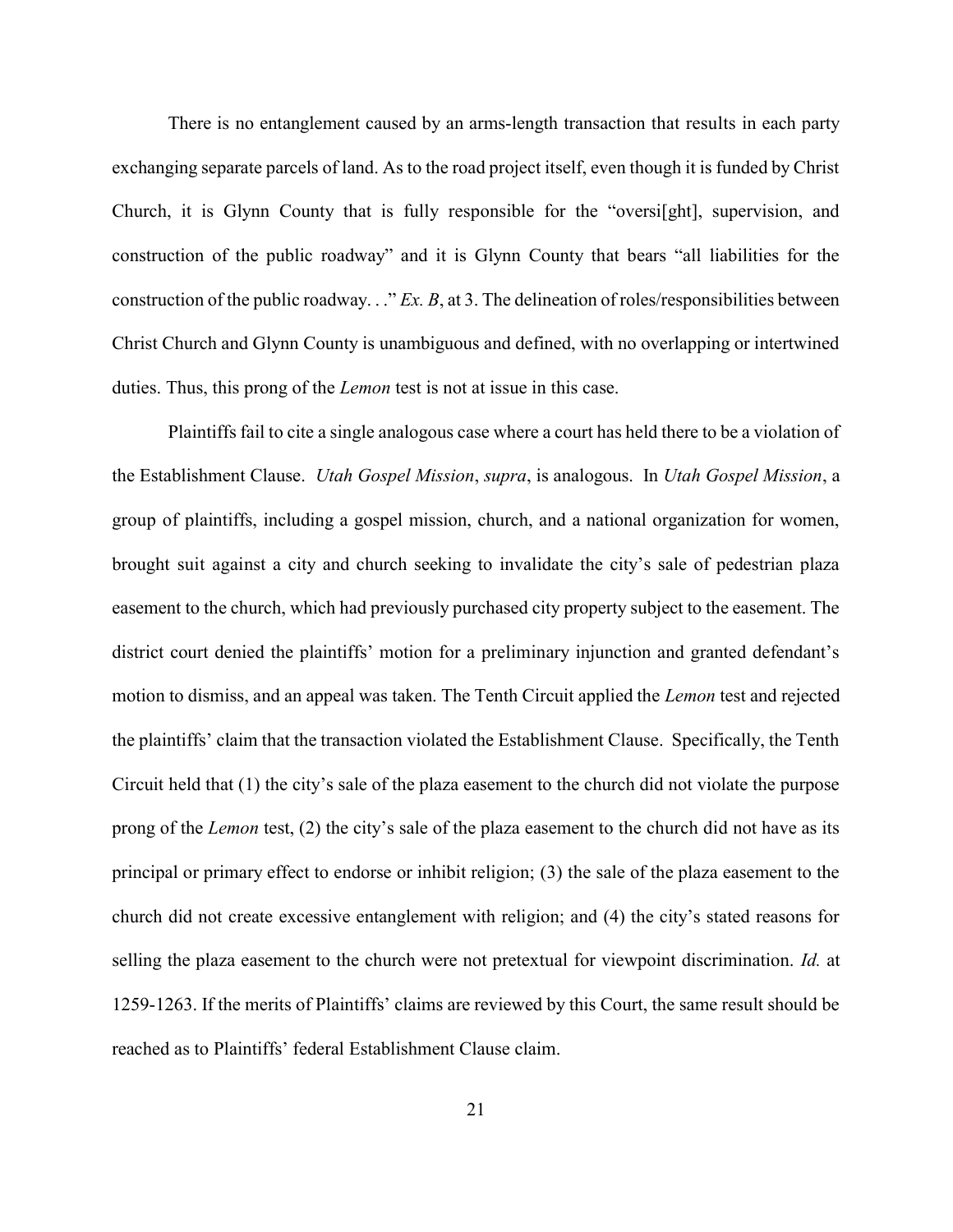#### B. State Establishment Clause Claim

Plaintiffs also allege that the realignment project and property exchange violate Georgia's Establishment Clause which provides: "No money shall ever be taken from the public treasury, directly or indirectly, in aid of any church, sect, cult, or religious denomination or of any sectarian institution." Ga. Const. of 1983, Art. I, § 2, ¶ VII. Under this provision, neither the State nor any of its political subdivisions can own or control, or give monetary aid, to a church or religious institution. Mayor &c. of Savannah v. Richter, 160 Ga. 177 (1925); Bennett v. City of LaGrange, 153 Ga. 428 (1922); see Collum v. State, 109 Ga. 531, 532 (1900). Thus, a municipality cannot appropriate money for a sectarian hospital to care for city patients. Richter v. Mayor &c. of Savannah, 160 Ga. 178, 127 S.E. 739 (1925). And, in the same vein, a municipality cannot pay money to a religious organization to enable that organization to assume the city's charity work. Bennett v. City of LaGrange, supra. That is because a political subdivision of this state cannot give money to a religious institution in such a way as to promote the sectarian handiwork of the institution.

However, as recognized by the Georgia Supreme Court in Taetle v. Atlanta Independent School System, 280 Ga. 137, 138 (2006), "that is not to say that a political subdivision of the state cannot enter into an arms-length, commercial agreement with a sectarian institution to accomplish a non-sectarian purpose." In *Taetle*, a plaintiff brought an action to enjoin a public school system from leasing space at a church to create a kindergarten annex. The Georgia Supreme Court held that this transaction did not violate Georgia's Establishment Clause in that the city "did not give money to the church to foster the education of its children in a sectarian school" but rather "merely leased classroom space from the church so it could establish and run a public kindergarten in a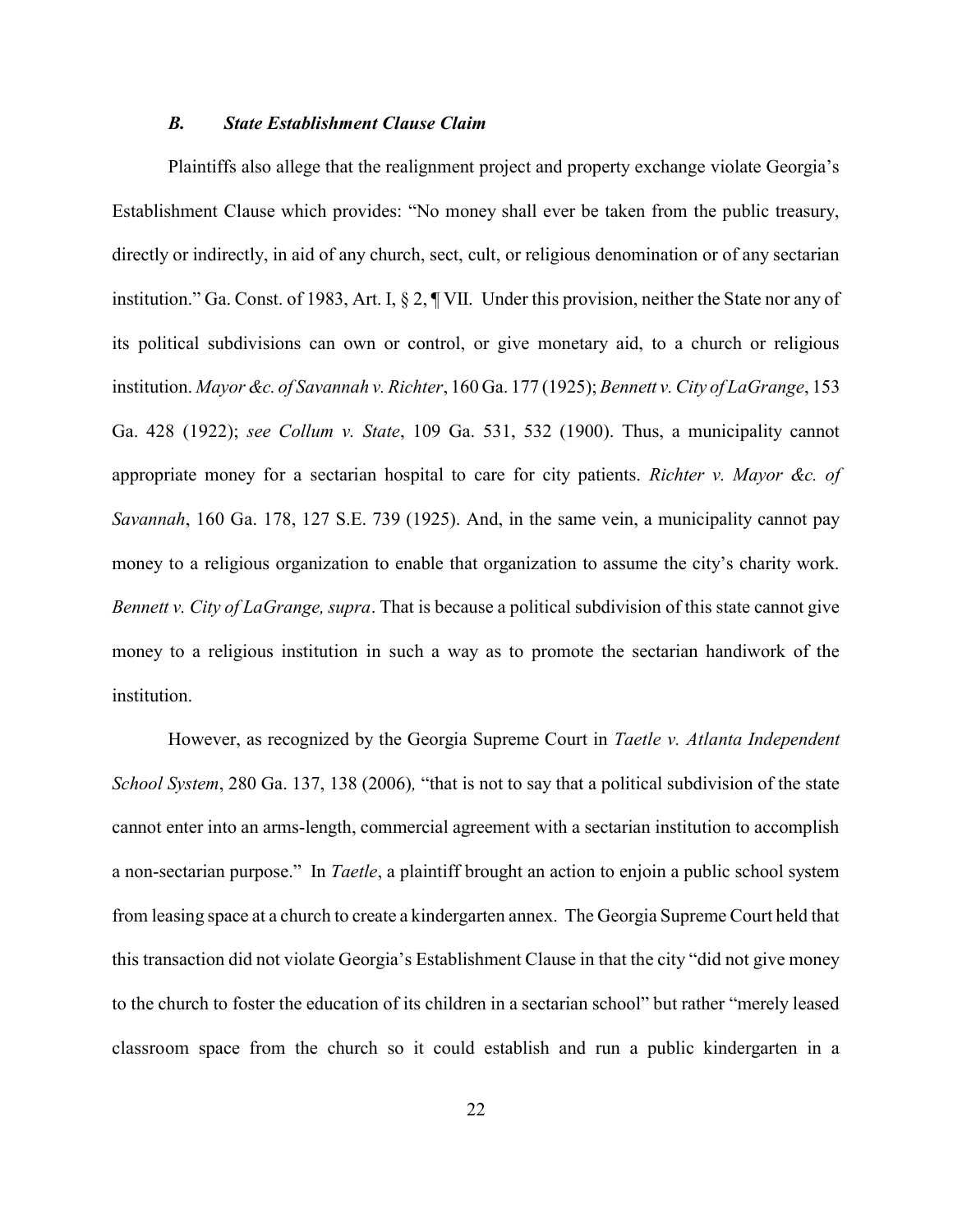non-sectarian environment." Id. The Supreme Court held that the payments made by the city under that lease did not constitute the giving of monetary aid to the church and did not, therefore, violate the Establishment Clause of the Georgia Constitution. Id. This case is the most analogous Georgia case to the facts presented in this action. Here, Plaintiffs challenge an arms-length property exchange and road improvement project that clearly has a non-sectarian purpose. Glynn County can think of nothing less sectarian than a public road that predominately serves non-Church members and provides access to a national monument.

# VI. Plaintiffs' causes of action related to the property exchange fail as a matter of law because the BOC did not clearly and manifestly abuse its discretion in precisely following the appraisal requirement of O.C.G.A.  $\S 36-9-3(a)(3)(D)$ .

Where an act is within the power of the county commissioners, the manner of doing it must be largely left to their discretion, and that discretion must be a broad one. There should be no interference had unless it is clear and manifest that they are abusing the discretion vested in them by law. Moore v. Maudlin, 199 Ga. 780, 782 (1945); Commissioners v. Porter Mfg. Co., 103 Ga. 613 (1898); Dyer v. Martin, 132 Ga. 445 (1909); Dunn v. Beck, 144 Ga. 148 (1915); Terry v. Wade, 149 Ga. 580 (1919); Thomas v. Ragsdale, 188 Ga. 238 (1939). It is true that a county may exercise only those powers authorized by statute. DeKalb County v. Atlanta Gas Light Co., 228 Ga. 512, 513 (1972). But, when authorized, the governing body of a county has broad discretion in the exercise of these powers. Lindsey v. Guhl, 237 Ga. 567, 570 (1976). It is not a clear and manifest abuse of discretion to do what the law requires. That is, it is not an abuse of discretion to obtain appraisals that demonstrate the value of the property to be acquired by Glynn County is of equal or greater value than the property being exchanged. See O.C.G.A. § 36-9-3(a)(3)(D).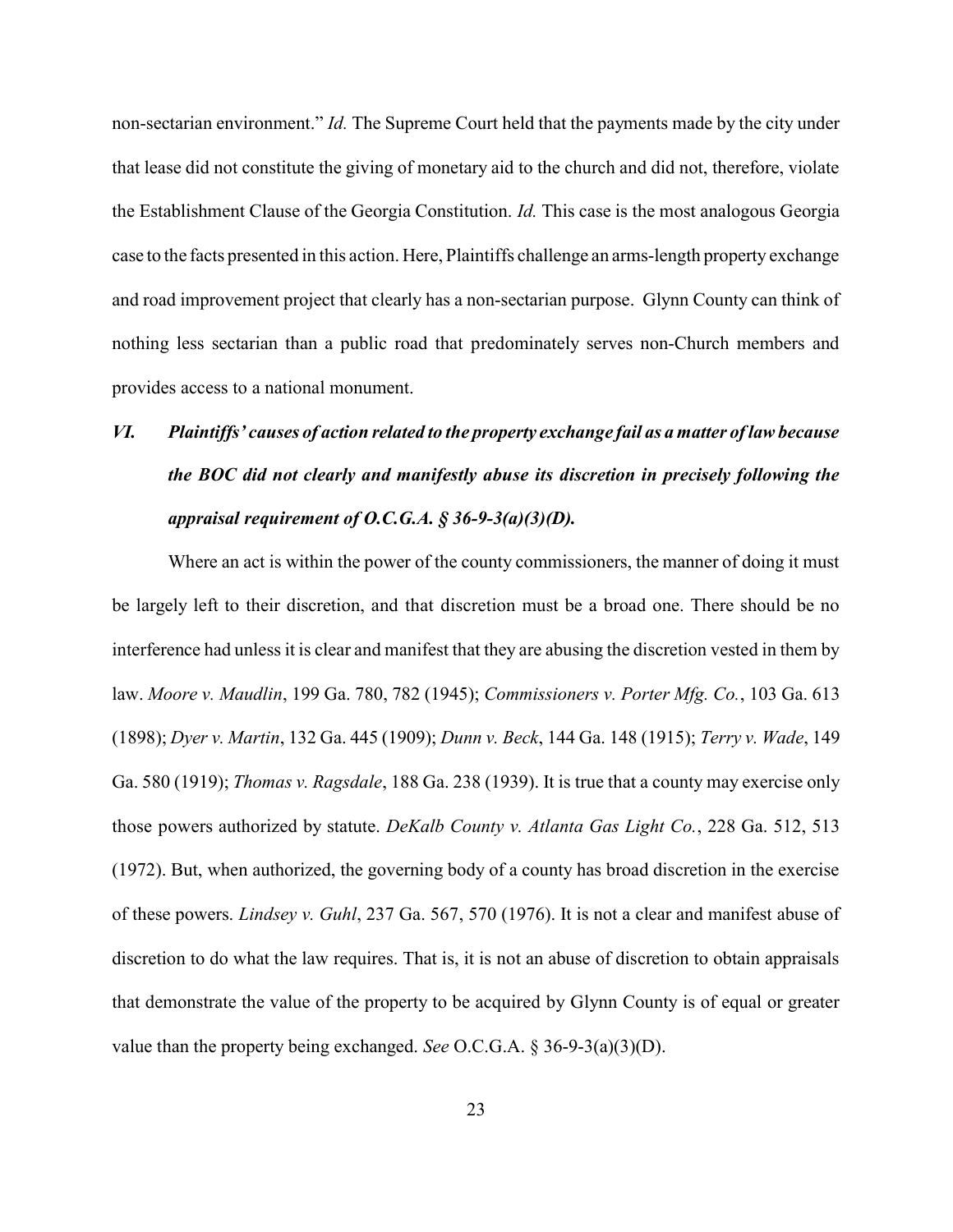Moreover, "[a] substantial compliance with any statutory requirement, especially on the part of public officers, shall be deemed and held sufficient, and no proceeding shall be declared void for want of such compliance, unless expressly so provided by law." O.C.G.A.  $\S$  1–3–1(c). See also DeKalb County v. Buckler, 288 Ga.App. 346 (2007). This can be so even if the statutory requirement is expressed with the word "shall." See, e.g., Thebaut v. Ga. Bd. of Dentistry, 235 Ga.App. 194 (1998). Again, the statute in question here merely requires that, in order to be exempted from the bid requirement of O.C.G.A.  $\S$  36-9-3(a)(1), a county obtain appraisals showing that the value of the property to be acquired is of equal or greater value than the property being exchanged. See O.C.G.A. § 36-9-3(a)(3)(D). The statute does not require that multiple appraisals be obtained from various appraisers or that the appraisals meet the satisfaction of individuals like Kilgore. Indeed, the statute vests the authority to approve the value of the appraisals on "the proper authorities of said county," which in this instance is the BOC. Not only did Glynn County substantially comply with this statutory provision, there was absolutely no deviation from its mandate. Notably, Plaintiffs plead sufficient facts to show that Glynn County obtained appraisals that indicated that the property exchanged between the parties was of equal value. Second Amended Complaint,  $\P$  46-62. Those appraisals were entered into evidence at the last hearing on Plaintiffs' request for an injunction. Plaintiffs simply subjectively claim that there are errors in the appraisals. Plaintiffs are asking this Court to substitute the judgment of their after-the-fact appraisals for the discretionary decisionmaking authority of the BOC. There is no legal support for this proposition and nothing to suggest that the BOC manifestly abused its discretion in accepting the value set forth on the appraisals presented to it. In addition, this Court has previously considered this precise argument, and rejected the same at the last injunction hearing.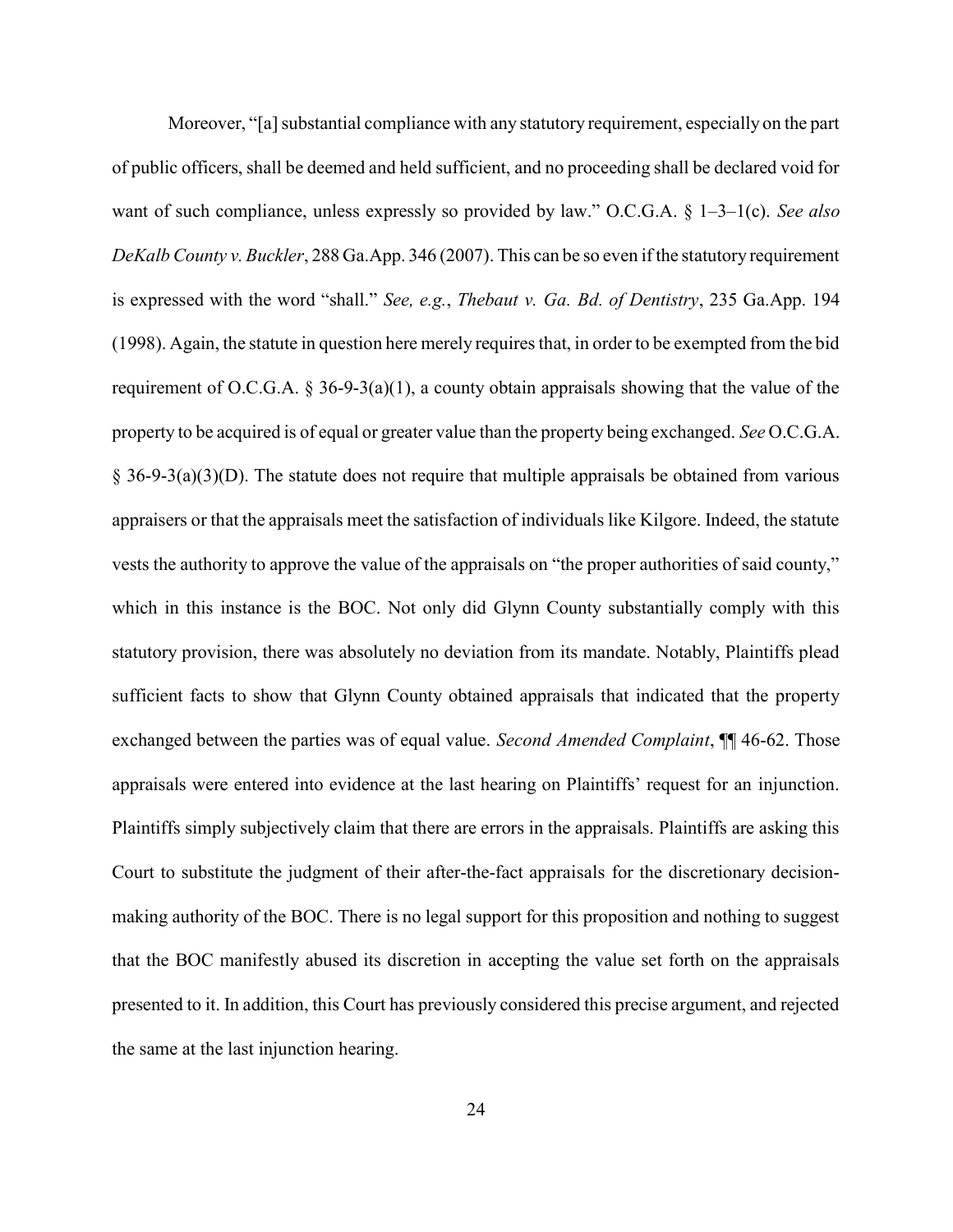### Conclusion

For the above reasons, all relief requested by Plaintiffs should be denied and their Second

Amended Complaint should be dismissed with prejudice.

Respectfully submitted, this 16<sup>nd</sup> day of December, 2021.

BROWN, READDICK, BUMGARTNER, CARTER, STRICKLAND & WATKINS, LLP

> /s/ Brad Watkins Bradley J. Watkins Georgia Bar No. 740299 bwatkins@brbcsw.com

> Amanda L. Szokoly Georgia Bar No. 403412 aszokoly@brbcsw.com

P. O. Box 220 Brunswick, GA 31521-0220 (912) 264-8544

Brunswick, GA 31520 (912) 554-7472

Aaron W. Mumford Georgia Bar No. 529370 701 "G" Street,  $2^{ND}$  Floor amumford $\left(\frac{\partial g}{\partial y}\right)$  amumford $\left(\frac{\partial g}{\partial y}\right)$  amumford $\left(\frac{\partial g}{\partial y}\right)$  amumford  $\left(\frac{\partial g}{\partial y}\right)$  amumford  $\left(\frac{\partial g}{\partial y}\right)$  and  $\left(\frac{\partial g}{\partial y}\right)$  amumford  $\left(\frac{\partial g}{\partial y}\right)$  and  $\left(\frac{\partial g}{\partial x}\right$ 

Attorneys for Defendant Glynn County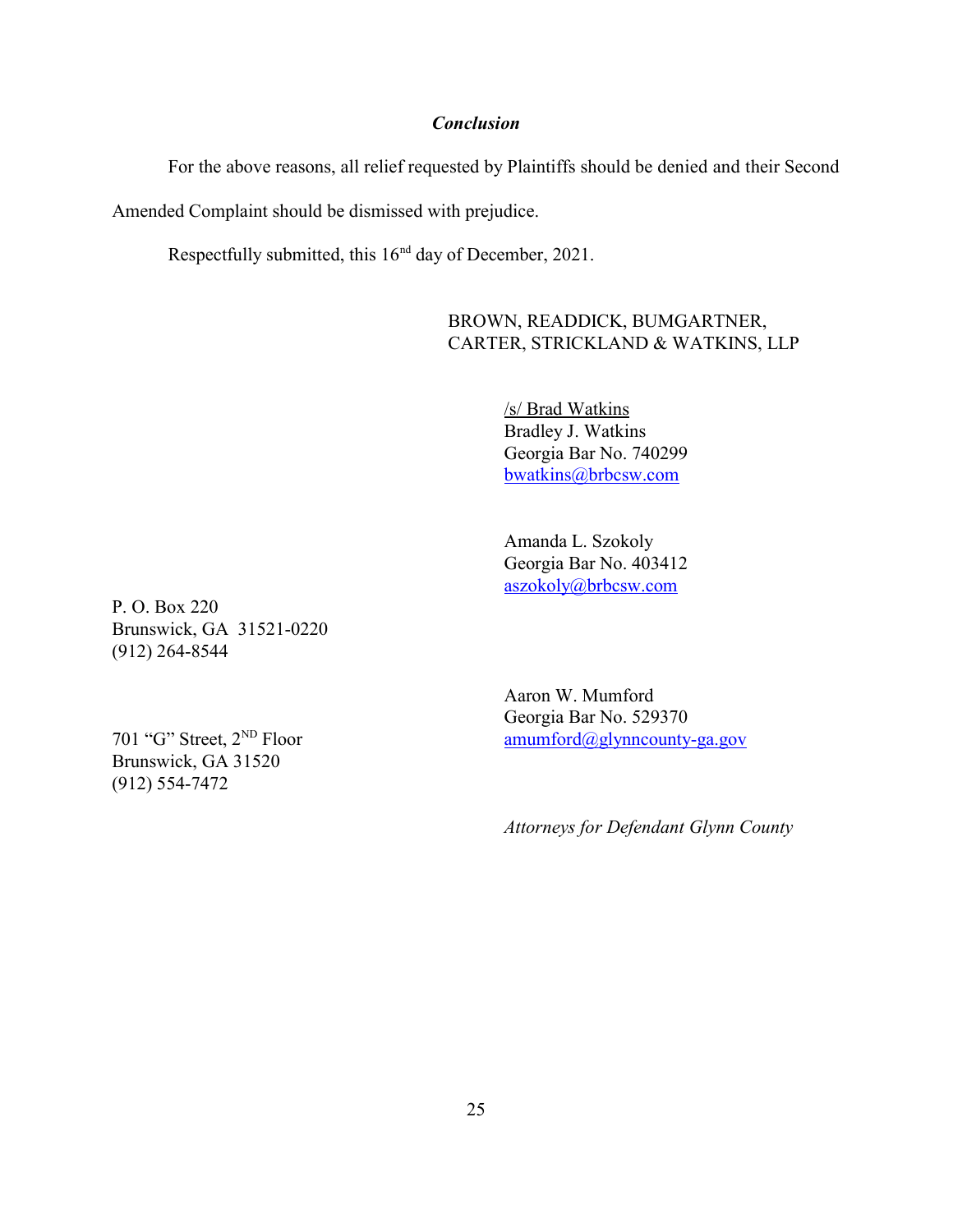### UNIFORM SUPERIOR COURT RULE 6.1 STATEMENT

The undersigned certifies that in filing this motion or response, the opposing parties and the assigned judge or the judge's designee will be notified by e-mail of the motion or response contemporaneously with the e-filing or no later than 24 hours after e-filing.

This the  $16<sup>th</sup>$  day of December, 2021.

/s/ Brad Watkins Bradley J. Watkins

P. O. Box 220 Brunswick, GA 31521-0220 (912) 264-8544